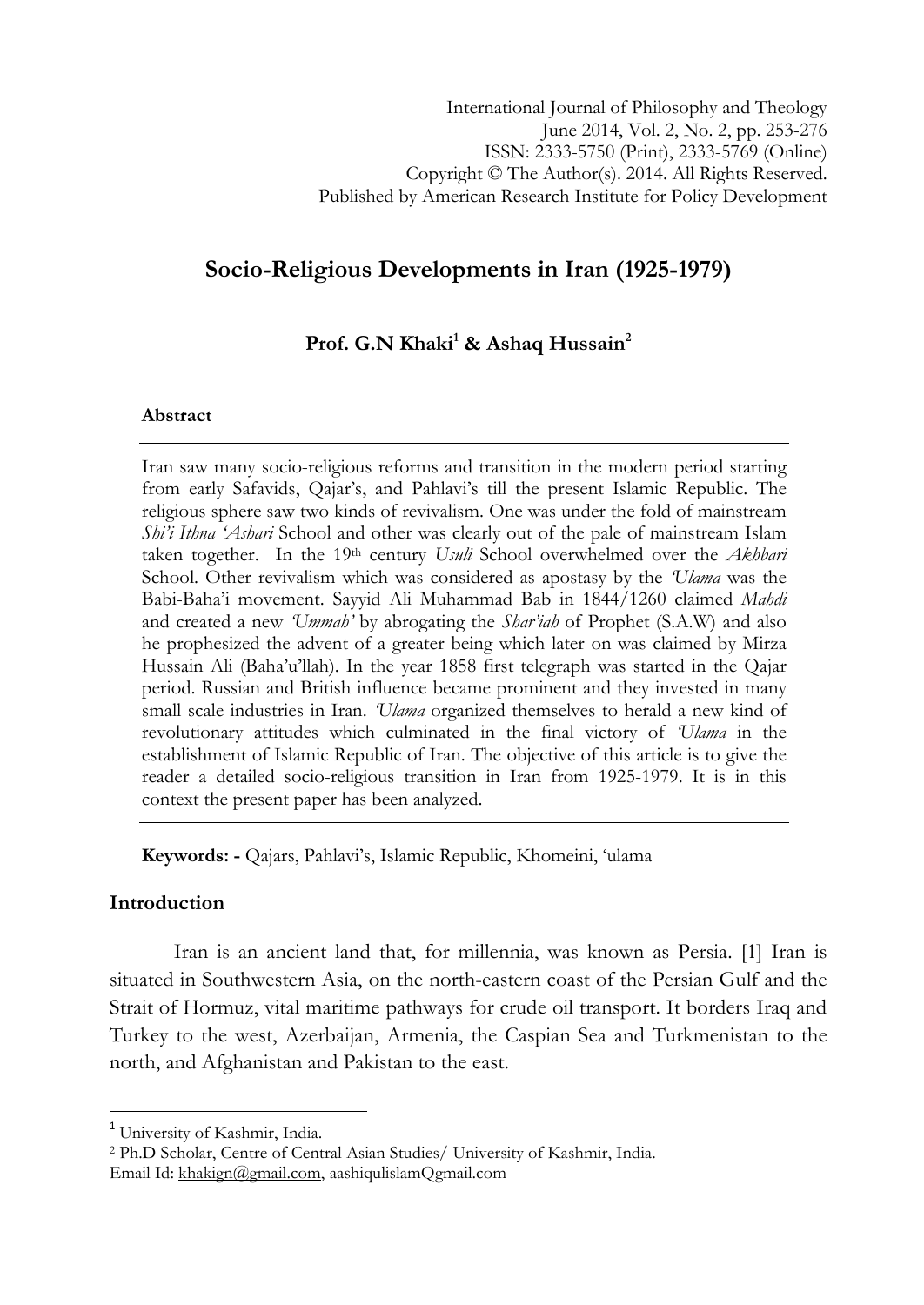Iran encompasses around 1,531,595 square kilometers, much larger than that of any Western European country, though much of its territory is desert. Iran's terrain incorporates a rugged, mountainous rim, a high central basin with deserts and mountains, and small discontinuous plains along both its Persian Gulf and Caspian Sea coasts. Iran's location also became of political and strategic significance with the rise at the end of the eighteenth century of two new powers in the region, Britain and Russia.

The principal religious identity of the majority of Iranians, before, during and since the Qajar period, has consisted of a devotion (of varying intensity in different elements of the population) to Twelver *(Ithna Ashari) Shi'ism*. This was the legacy of the Safavid adoption of Twelver Shi'ism as the state religion, and the slow, but widespread adoption of this belief system by most of the population under Safavid control during the subsequent centuries. There are a number of issues which deserve attention in an examination of the relationship between Twelver  $Shi'ism$  and the state.

Reza Khan came to power with a vision to make Iran strong. He did not adhere to any particular political ideology, and in the course of his rise to power was to collaborate with both socialist and conservative parties and the clerics in accordance with the dictates of pragmatism. He had, nevertheless, his own utopia, which comprised a strong, unified state, free from internal and particularly ethnic and tribal divisions; free also from foreign interference and the manipulation of Iran's diversity. His dream was of a secular state, and like his contemporary Ataturk, he perceived religion as retrogressive and the 'ulama as backward-looking obstacles to progress. He identified national strength with modernization and industrialization, which in turn required increasing the level of trade and commerce.

Significantly, Reza Khan's ambitions coincided with the system of modern and comparatively centralized states that the British and French established in the Middle East in the wake of the First World War. This in turn was shaped by a new international order finding its principal representation in the League of Nations.

The great powers were primarily concerned with protecting their strategic and commercial interests, and the mandate system set up in the former Ottoman Empire was intended to serve this purpose. In Iran, however, the British perceived that Reza Khan's goal of a strong centralized state would achieve their objectives as well as containing the Soviets. Having received assurance of Reza Khan's independence, the Soviets also permitted him control of the country.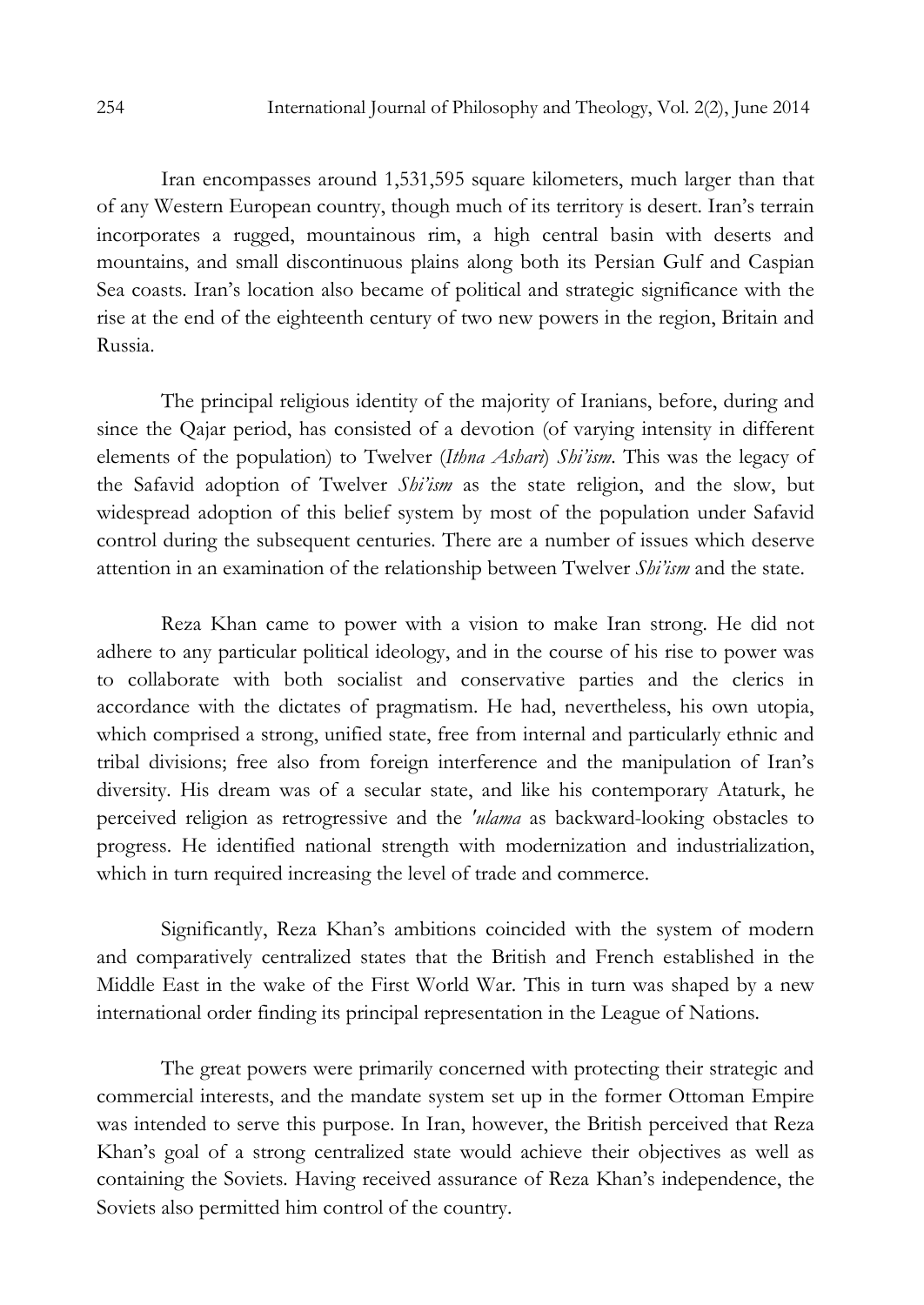Though Reza Khan did not rise to power through outside intervention, his interests and objectives ran in tandem with those of the great powers.

In 1961 Iran reached a turning point. There was an economic crisis resulting from overspending on an ambitious seven-year plan and the army. Deficit financing was exacerbated by a bad harvest, and produced serious inflation. The shah turned to the International Monetary Fund and the USA for financial assistance; the Kennedy administration promised \$85 million if the shah brought in land reform and a liberal cabinet. In May 1961 the shah dissolved the assembly and started to rule by decree. In 1962 he embarked on a major reform programme, which he styled the White Revolution. One of the shah's own stated objectives was to create a loyal base for the state among the middle peasantry, who stood most to gain from the reforms. A further goal was the modernization of agriculture to increase production and create, through wealth distribution, a larger internal market for Iran's industrial products. The reform succeeded in breaking the influence of the great landowners in the countryside, though many, through investing their compensation payments, remained part of Iran's wealthy elite. The principal beneficiaries of the reform were apparently those peasantry possessing cultivation rights, but the smallholdings they acquired were uneconomic, and many were gradually compelled to sell their land to agri-businesses and join the landless laborers in the drift to the cities.

The White Revolution was faced by opposition from landowners, tribal leaders and the National Front, briefly revived but suppressed again in 1963. The most vehement opposition, however, came not from the clergy as a whole but from the traditional urban middle class and the urban poor. There were extensive demonstrations in Iranian cities in the spring of 1963, especially in Tehran under the leadership of Ayatollah Khomeini. Hundreds were killed after the Minister of Court, Amir Asadullah 'Alam, ordered the army to fire on the crowd.

Khomeini was arrested following a series of incendiary speeches in Qum, in which he articulated a range of grievances. He was imprisoned in Tehran but was released after some months at the intercession of other ayatollahs, notably the moderate Shari'atmadari, and returned to Qum. It has been asserted that the principal reason for 'ulama opposition was the loss of endowed land and its large income as well as the introduction of votes for women, perceived as contrary to Islam.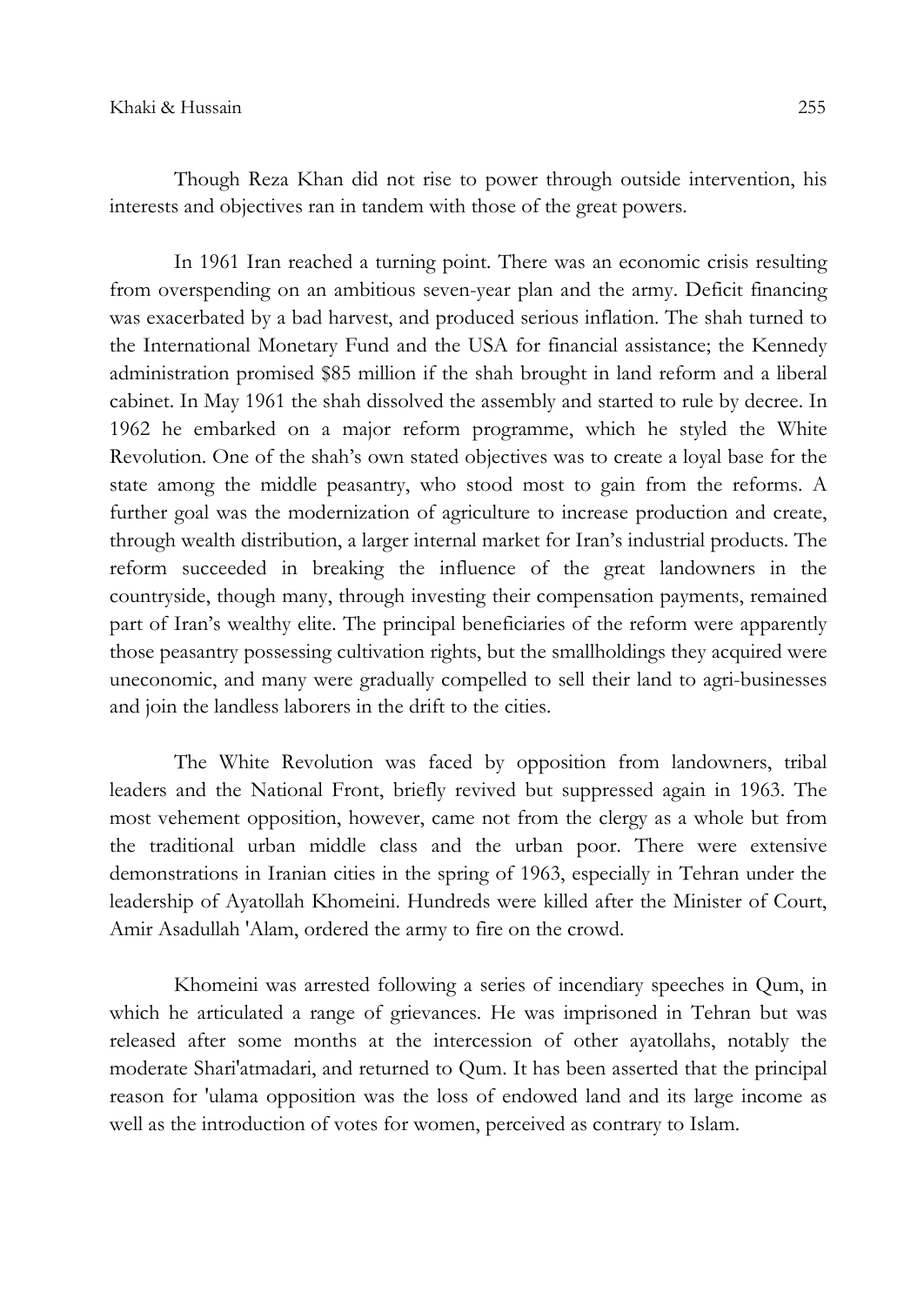## Qajar Era

Iran became predominately *Shi'i* under the Safavid dynasty (1501-1736). This dynasty was followed by two short-lived dynasties and then by the Qajar dynasty, which lasted into the twentieth century (1779/1994-1925). Qajar control was over the whole country, however, was tenuous at best and tribal chiefs and other local leaders were often virtually independent.

The Qajar made only limited efforts at the sort of centralizing and modernizing reforms undertaken by the Tanzimat in the Ottoman Empire and Muhammad 'Ali and his successors in Egypt. They did not, for example, create a unified army under their control. In the second half of the century there was increasing Western economic penetration and political meddling, especially by Russia and Great Britain, until in 1907 the country was formally divided into Russian and British spheres of influence. There was sufficient reform and Westernization to create a small class of modernizing intelligentsia, calling themselves "enlightened thinkers".

Iran encountered modernity during the Qajar period, but also some of its territories to the Russians. The Qajar's, however, managed to strike a balance and kept Iran independent between the British and Russian powers, who aimed to control the country economically and politically. On the other hand, the longest-ruling Qajar king, Naser al –Din Shah along with Amir Kabir, attempted to build the construction for a modern state at his capital, Tehran. Travels to Europe and fascination with the modern world began the process of modernization and the transformation of new ideas into the country. [2] From gas lit and then electricity-lit streets to a new bureaucratic apparatus to newspapers, all were introduced to the populace. During these innovations and changes, despotic and monarchic absolutism remained unshaken until the population, led by  $\mathit{Shi'}$  Clergy and secular leaders, brought about the Constitutional Revolution in 1906.

The King was forced to sign the Constitution and a parliament was established, along with elections where people were able to have to say in the decision making. The Iranian Constitution was one of the earliest constitutions approved by a people in the Middle East, and it attempted to curtail the power of the ruler and give voice to the people.

The position of the clergy in the Qajar period was strong, and was further reinforced by the *Shi'i* doctrine of legitimacy on the subject of the state.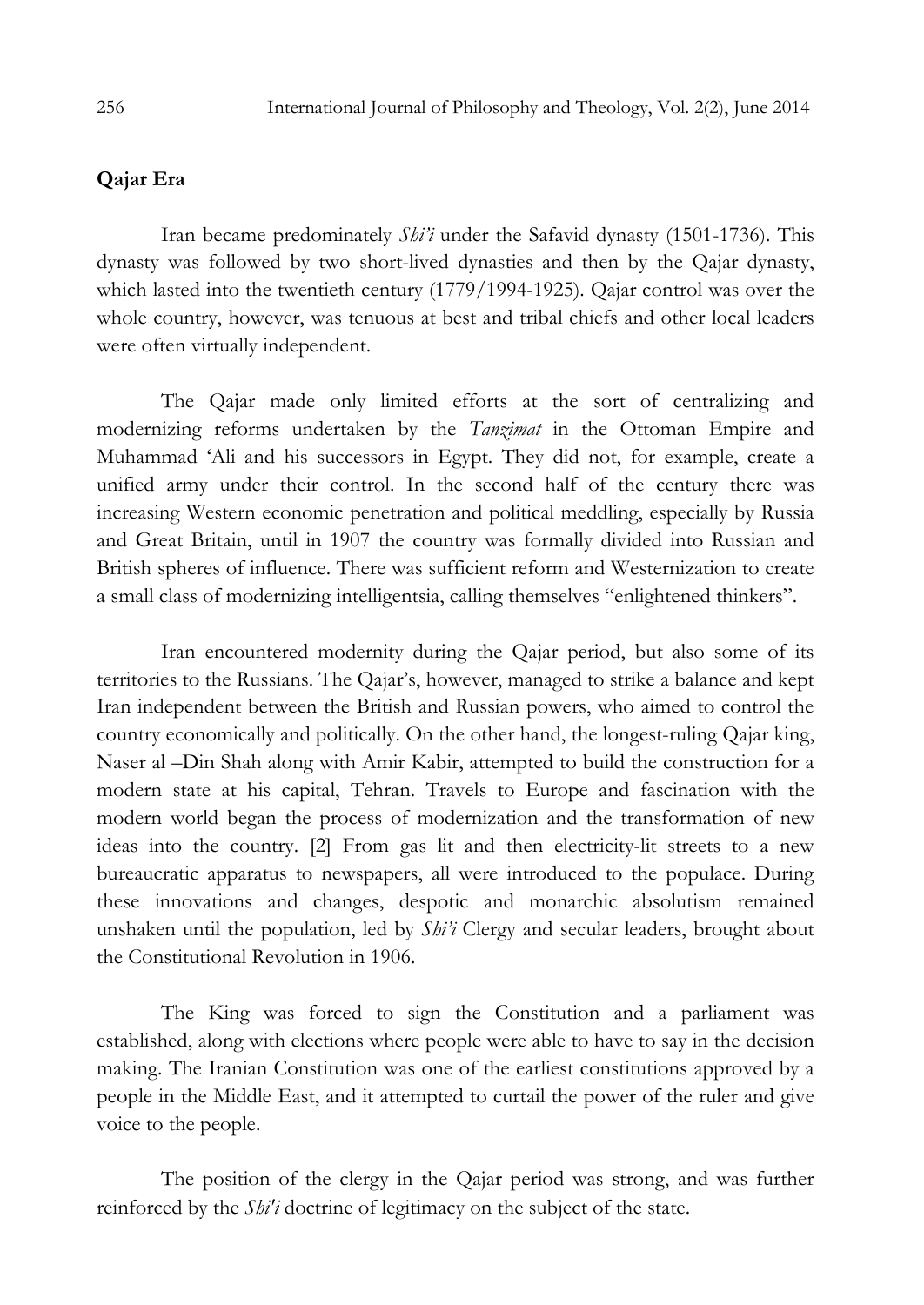According to this theory the rightful ruler is the 12th Imam, a descendant of the Prophet through his son-in-law, 'Ali; the Imam is held to have gone into hiding, his place having been seized by usurpers. In his absence, all actual rulers are accounted illegitimate. The only legitimate authorities are the *'ulama* in their capacity as executors of the *Shar'iah*, which is based on long years of study. According to this, the classical Shi'i theory, however, the 'ulama do not have the right to govern. In practice they varied in their approach to the established power. Some were open allies of the shah, and benefited from royal and court patronage. Others sought accommodation with the state while maintaining an independent stance. Still more withdrew into scholarship, religious duties and quietism, and avoided contact with the ruler. The general view, however, was in practice to treat the shah as legitimate; that is to say the clergy recognized the benefit to *Shi'ism* of living in an orderly state, and one with a *Shi'i* rather than a *Sunni* or infidel ruler. The 'ulama therefore cooperated with the Qajars, and received in return royal protection for their religion and patronage of religious institutions.

Religion and state united to suppress sedition and heresy, particularly in the form of the *Babi* revolt of the 1840s. But the clergy were not dependent on the state, in contrast with their position in *Sunni* countries, where the leading 'ulama owe much too state support. The clergy derived their income from a number of sources, which varied according to area and individual. Some income came from their duties with regard to the law, particularly matters of personal law, such as marriage, divorce and inheritance. Other income came from a variety of activities in education, such as their role as teachers in the religious seminaries or simply being the most literate section of the population. Additionally, they received income from religious endowments, some of which, like the wealthy Shrine of Imam Reza at Mashhad, were under the supervision of the shah, but others of which were supervised by clerics, the office of supervisor passing down in families.

Further sources of funding were the canonical taxes, khums and zakat, which were disbursed both to the poor and to members of the religious body. According to Shi'i Islam, the ordinary believer must emulate a senior member of the 'ulama, styled Mujtahid. It takes long years of study to reach the level of *Mujtahid*, and to gain thereby the entitlement to exercise independent judgment, or *ijtihad*, in the interpretation of the law.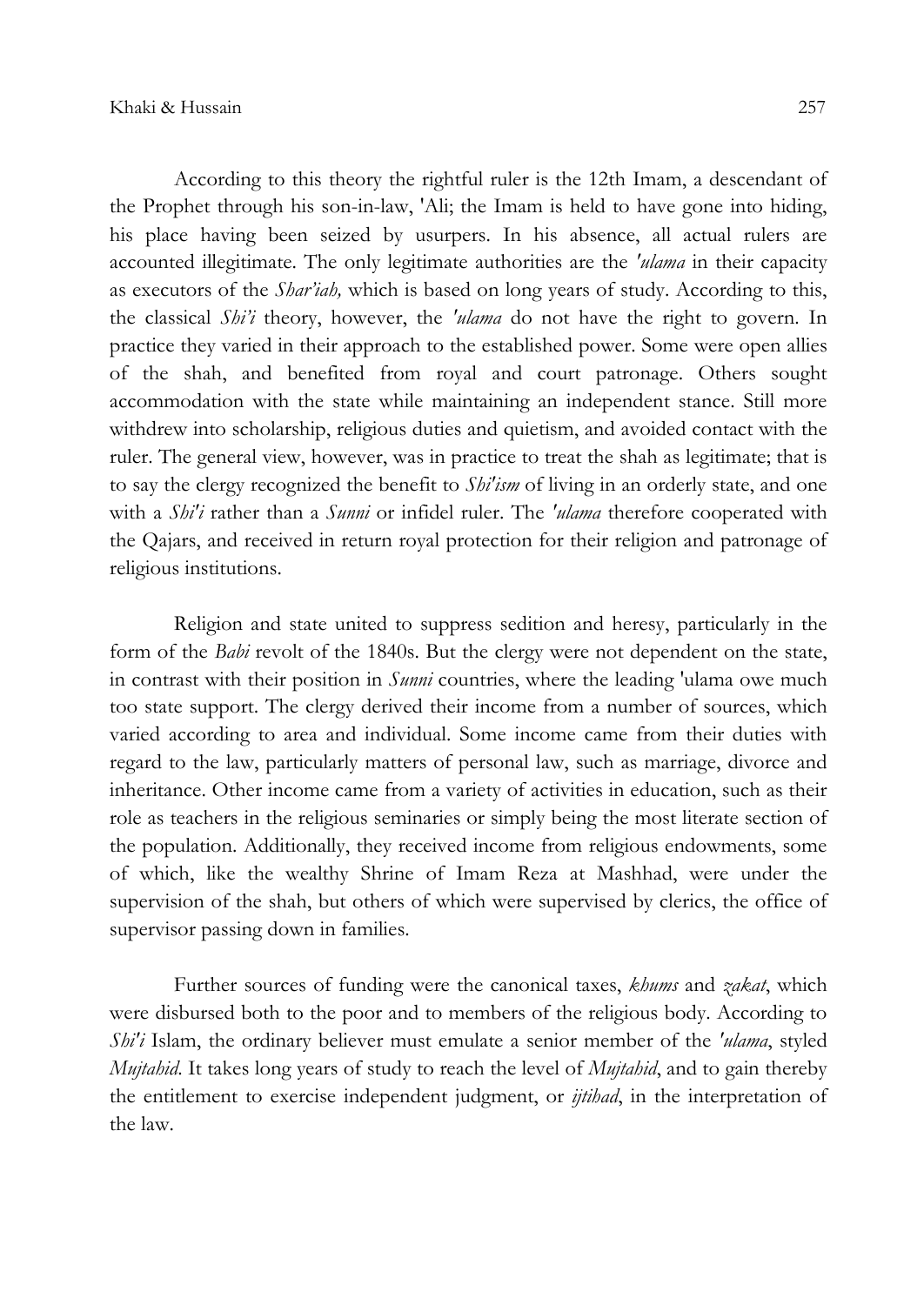At the beginning of the nineteenth century there were only six *Mujtahids* in Iran, but by the end of the century the number had grown, there being around a dozen in Tehran alone. At the beginning of the twentieth century, the outstanding Mujtahid came to be styled 'ayatollah'. Mujtahids varied in their expertise and objectives, some being teachers in seminaries, others being occupied mainly with legal duties, aspiring to political influence, or being outright politicians. To be politically influential in such a pre-modern society required the exertion of patronage, which in turn required the encouragement of donations from the faithful. This demanded sensitivity to the interests and problems of the faithful, and the ability to represent their views successfully to the state. A powerful *Mujtahid* was thus a source of religious emulation, highly trained, particularly in legal matters, widely read, at least in the Islamic tradition, politically aware, and in many cases often dependent on pleasing his followers for the larger portion of his income. He thus had to be attuned to the interests of the community, and in particular to the influential merchants and guilds of the bazaar, the commercial heart of Iran. [3]

A major source of authority for the 'ulama was the role of the Shar'iah in Qajar state and society. In theory the *Shar'iah* is omniscient, infallible and eternal. In practice it is mostly preoccupied with personal law, and has little specific to say on, for example, matters of government administration or commerce. With regard to criminal law, there are prescribed penalties, the *hudud*, but they were not necessarily enforced, the state having its own penal system. There was thus a variety of legal practice in addition to the Shar'iah, for example, customary law, tribal law, merchant regulation through consultation, and especially government rules though these last were arbitrary. Indeed, none was codified or rationalized, and only the *Shar'iah* was looked upon as a legitimate system, particularly by the 'ulama.

It was government according to the *Shar'iah* which conferred legitimacy on the shah and the state, so the shah was not in the true sense an absolute monarch. Government according to the *Shar'iah* ensured protection and respect for Muslims and Islam, and, so it followed, for the 'ulama who interpreted it.

The bond established between the Qajar state and the clergy began to crumble in the latter part of the nineteenth century as a result of pressure from the West. The Qajars had firstly to contend with constant interference in the politics of Iran by Britain and Russia as they sought both to extend their own influence and to prevent each other from doing so.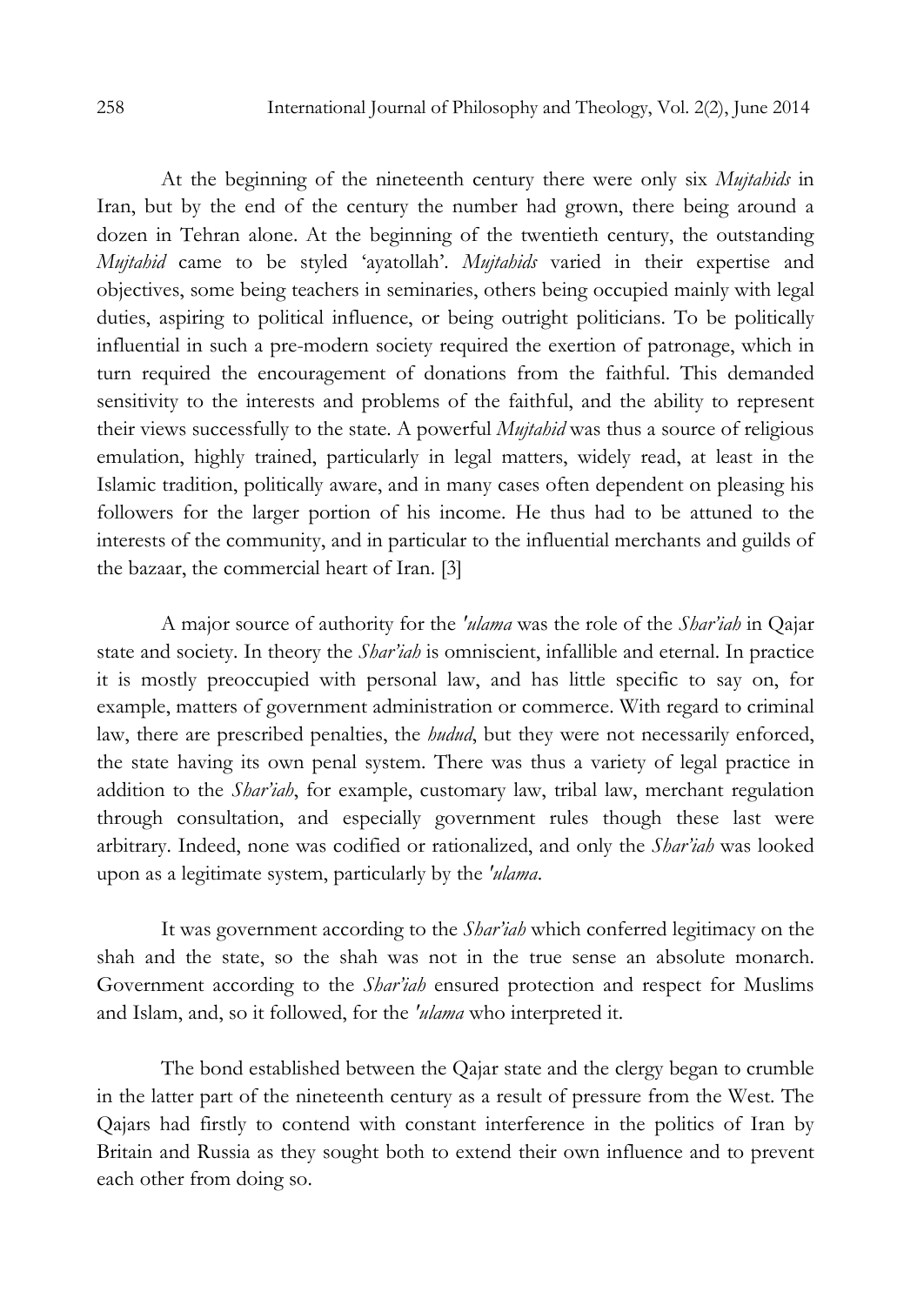They manipulated the tribes – for example, the Russians among the Turcoman in the north-east and the British among the Bakhtiari in the south – and as a consequence some of the tribes were better equipped than the government troops. The fear of foreign incursion, and the demands of the foreign interests on the bureaucracy, induced Nasir al- Din Shah (1848–1896), particularly from the 1870s onwards, to attempt a modest measure of reform and development, though he tended to retain the duties of the prime minister in his own hands. Measures to control the Shar'iah courts in the 1850s and 1870s were consistently resisted by the *'ulama* and therefore failed. Amongst the outstanding patriots who quickly grasped the implications of the new situation were prince 'Abbas Mirza, the eldest son of Fateh 'Ali Shah, and Mirza Taqi Khan Amir i-Kabir or Amir i-Nizam, the Prime Minister of Nasir al-Din Shah (1265/1848-1314/1896).

Prince 'Abbas Mirza, whom Watson describes as 'the noblest of the Qajar race,' not played the chief role in the organization of the Iranian army on Western lines, but was also amongst the first to realize the need for sending Iranian students to European countries for higher education. He sent many students to England to study science at his own expense. He was first to introduce typography in Iran, which was a forerunner of the printing press. Again, it was at his instance that a number of Russian and French books on military science were translated into Persian. Amir i-Kabir was an extra-ordinary statesman produced Iran in the thirteenth/nineteenth century. During the short period of three years that he was the Prime Minister, he set himself to put his country on the road to progress and stability and arrest the political and social decline by the introduction of administrative, legal, and educational reforms of far-reaching importance. He also tried to retrieve the honor of his country in the comity of nations by a vigorous foreign policy. His brilliant career, however, was cut short by court intrigues. His exit from Iranian politics was a calamity of great magnitude. Perhaps, his greatest reform was the foundation of the *Dar al-Fanun* in 1268/1851, which became the centre of the growing educational and cultural activities in Iran. This college, started on modern lines, had, besides Iranians, several Austrian professors on its staff.

Along with the educational efforts of the state the Western Christian missions too had been active in opening schools in Iran. The French Lazarite mission was the first to start a school at Tabriz in 1256/1840.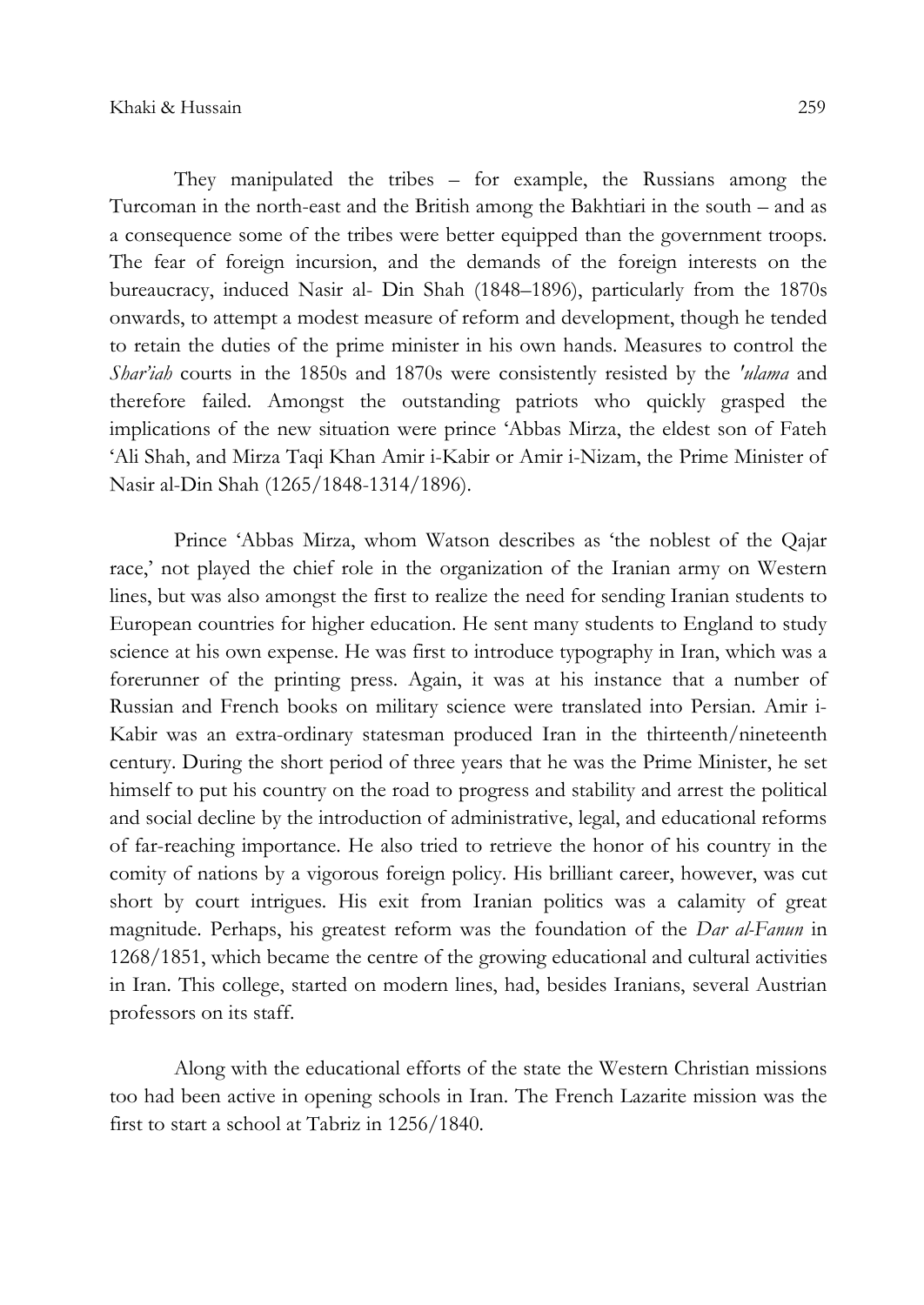The American Presbyterian also established in Tehran two schools, one in 1289/1872 for boys and another in 1314/1896 for girls. The British Church Missionary Society founded the Steward Memorial College at Isfahan in 1322/1904. [4]

Another important reform of this period was the publishing of newspapers and the first newspaper was published in Tehran in 1253/1837 by Mirza Saleh Shirzai who was incidentally, a member of the first batch of students sent to England in 1225/1810. The nest newspaper Ruznameh i-Waqayi' Ithifaqiyah appeared in 1267/1850. The second half of the thirteenth/nineteenth century witnessed remarkable activity in the field of journalism. In the meantime, newspapers gradually became more outspoken in their comments. Amongst the modernizing influences in Iran one cannot ignore the part played by the telegraph line. The British government was interested in the extension of telegraph lines in Iran because it lay on the direct route between Europe and India and formed a vital link in the new international telegraphic network. Three conventions were, therefore, signed between Iran and Great Britain between 1280/1863 and 1290/1873 for the extension and improvement of telegraph lines between Europe and India. [5]

A greater danger to the 'ulama came from the three 'heterodox' movements, the Shaykhis, the Babis and the Baha'is. The first was founded by Shaykh Ahmad Ahsa'i (1753-1826), whose most controversial claim was that the occulted Twelfth Imam is not located in the material world but in an intermediate spiritual realm called hurqulya (this is also the realm where resurrection), between heaven and hell take place) and he communicates with the world through inspiration to one representative a 'perfect  $Shi'i$ ' or the 'Gate (Bab)' to the Imam. There is always one such person in the world. He is not publicly announced but Shaykh Ahsa'i's followers were convinced that he and his successors were this figure. This represented a clear challenge to the authority of the 'ulama, who persecuted the Shaykhis. The movement exists in small numbers to the present but has modified its doctrine in an orthodox direction.

The year 1844 marked the  $1,000<sup>th</sup>$  anniversary of the occultation of the Twelfth Imam and many expected his return. In this year a member of the Shaykhi movement, Sayyid Ali Muhammad Shirazi (1819-1850), claimed to be the Bab (Gate of the Imam) and gained a number of followers.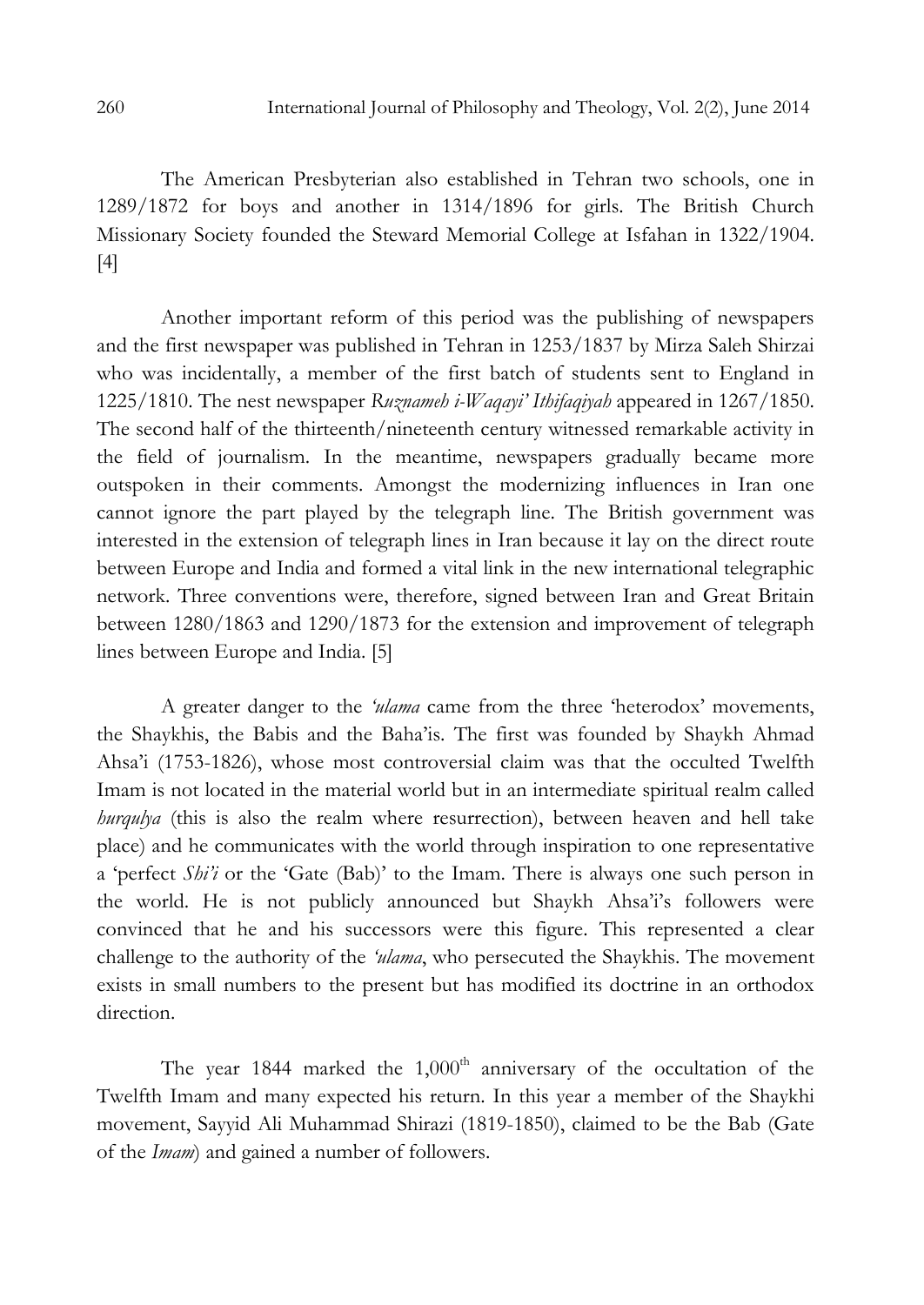Later he claimed to be the Twelfth *Imam* (more precisely human figure corresponding to the archetypal *Imam* in *hurqulya*) and announced the abrogation of the Islamic *Shar'iah* and the beginning of a new dispensation, which would among other things not have 'ulama and grant a higher place to women. He raised a revolt against the shah's government but was defeated and in 1850 was executed. The Bab had promised the advent of another figure, 'Him whom God shall make manifest', and in 1863 Mirza Husayn Ali (1817-1892) claimed to be this figure and took the title Baha'u'llah (splendor of God) and was followed by the majority of the Babis. He came to be seen as a new prophet following in the line of Buddha, Zarathustra, Moses, Jesus and Muhammad (S.A.W) so that Baha'ism came to be a separate religion. Baha'ism has spread worldwide and become westernized in its expression and for these reasons Baha'is have often been persecuted in Iran. [6] The remaining Babis came to be known as *Azalis* and some of these became active in later reform movements.

In the later half of the nineteenth century, Nasir al Din Shah extensively travelled to Europe. When his reckless handling of the exchequer precipitated a financial crisis, he launched upon a policy of granting concessions to foreign countries as a convenient source of revenue. In return the European imperialist powers began to involve Iran in huge financial commitments which had far-reaching political and economic consequences. In the word of William Hass, "Tehran became a meeting place for concession hunters of European nations. Many were adventurers and crooks…" [7] This created a sense of frustration not only in the people but Shah felt himself who is said to have remarked once: "I wish that no European had ever set his foot on my country's soil, for then we would have been spared all these tribulations. But since the foreigners have unfortunately penetrated into our country, we shall at least, make the best possible use of them". But in 1308/1890 shah granted a concession to a British company for a monopoly over the production, sale and export of tobacco. The result was a growing number of protests on the part growers, merchants and city mobs, led or at least fronted by the 'ulama. Allied to them were modernizing reformers such as Jamal al-Din Asadabadi (Afghani), many of whom put secular ideas into traditional religious language to appeal to the people.

Opposition was based not only on economic concern but also resentment against Western influence and a fear that non-Muslims handling tobacco would make it ritually impure.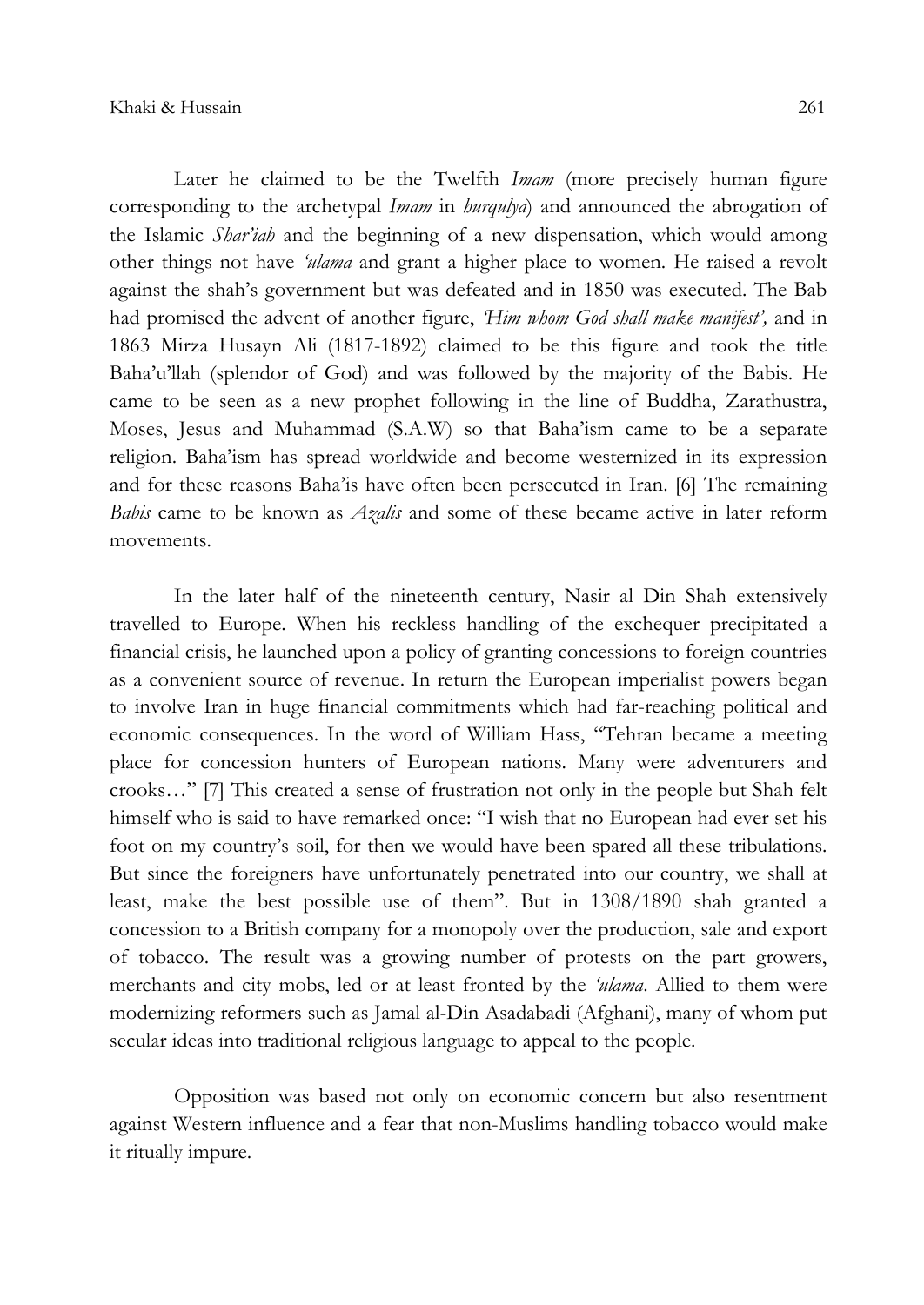The protests came to a head when a *fatwa* banning the use of tobacco was solicited and gained from Ayatollah Mirza Hasan Shirazi, who was the sole marja' of the time (the second one, after Ansari) and resident in Samarra, in Iraq, beyond the reach of the shah. The response was so overwhelming that the shah was forced to cancel the concession. This was the first nationwide protest of this sort. It strengthened the position of the 'ulama and forged an alliance between them and the modernizing intelligentsia. It is worth noting that the success was made possible by a modern invention, the telegraph, used to communicate with Ayatollah Shirazi. Unfortunately, the Persian government went into debt for the first time to pay the indemnity to the concessionaire. This was followed by other borrowing and by 1900 most of the country's resources were mortgaged to British and Russian creditors.

The tobacco was a forerunner of the constitutional Revolution that began in 1905 and plunged the country into civil war for several years. Protests by some 'ulama, merchants and intelligentsia forced the shah in 1906 to call a Majlis (parliament) and accept a constitution modeled after that of Belgium. The 'ulama appear not to have understood at first the difference between the secular constitution desired by the modernists (mashruteh) and government by the Shar'iah (mashru'eh). When this became clear many 'ulama turned against the constitution, although a supplementary law added the next year provided for a committee of five *Mujtahids* that could veto bills that contravened the Shar'iah. The constitution in fact sought to combine the Islamic and the secular. Twelver *Shi'ism* was declared the religion of state and sovereignty was described as a "trust, confided, by the grace of God, to the person of the shah, by the nation". Elsewhere it says that "the powers of the state are derived from the nation" and grants equal right to all inhabitants. The continuing civil war followed by the occupation of Iran during World War one by the British and Russians meant that the constitution had little chance to operate at that time, but it remained on the books until 1979. The committee of *Mujtahids* was never actually established.

The combination of state weakness, economic problems, popular discontent and elite disgruntlement produced the Constitutional Revolution of 1905–11. The revolution began as a protest movement organized by the *bazaaris* and the *'ulama* against the custom reforms, but the initiative was seized by members of the intelligentsia who worked tirelessly to persuade the clergy to ask for wider reforms.

As a result, in 1906 the shah granted a constitutional assembly, and then in 1907 a constitution based on the Belgian one, acknowledging sovereignty of the people, ministerial responsibility to parliament, and financial accountability in the form of a budget.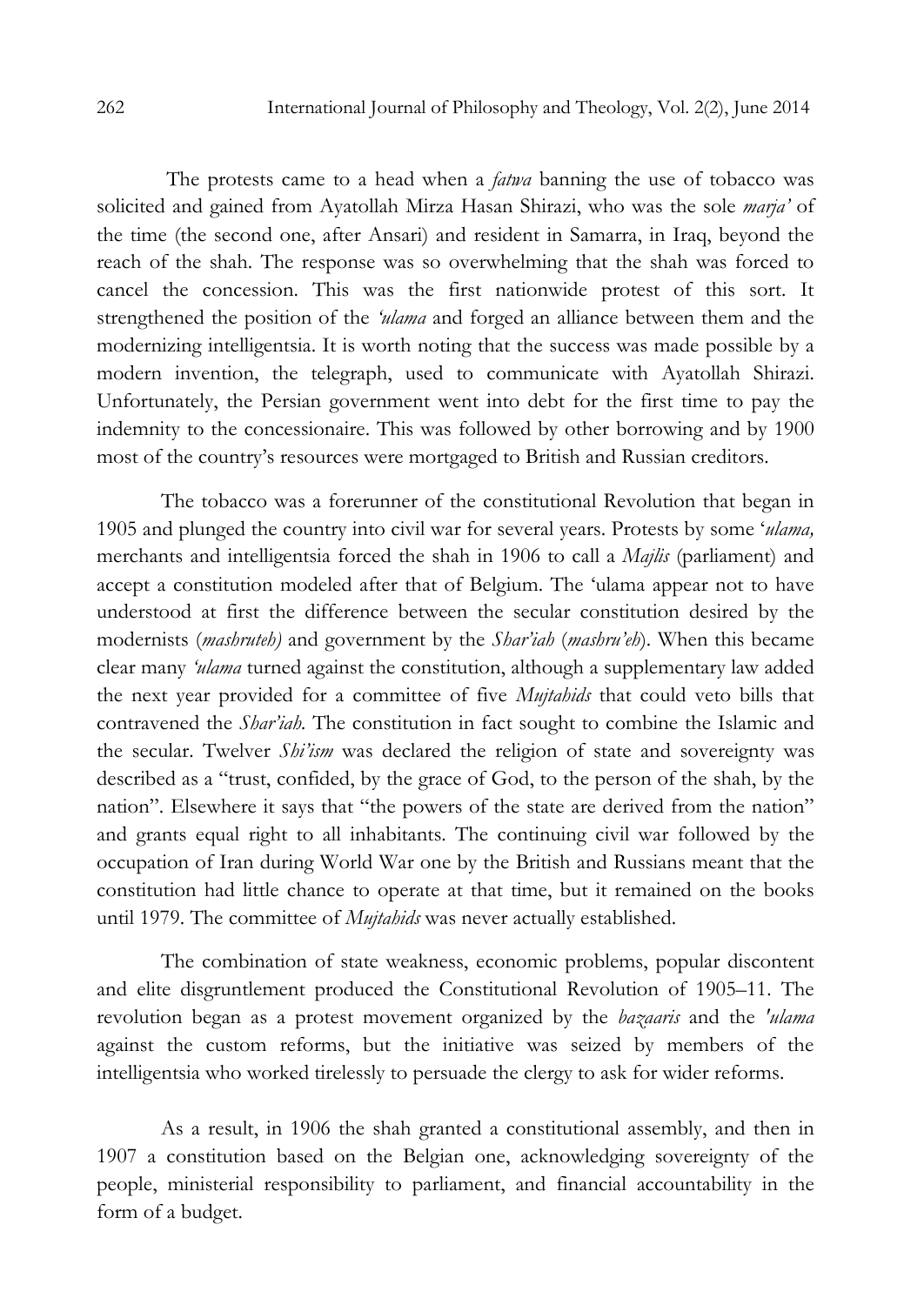It also, however, recognized Twelver Shi'ism as the state religion, and in Article 2, initially the idea of Shaikh Fazlullah Nuri, provided for a Council of Guardians consisting of five *mujtahids* with the duty of monitoring legislation to ensure that it conformed to the Shar'iah. In 1908 there was a reaction when Muhammad Ali Shah (1907–1909) bombarded the assembly building and returned to absolutist rule. Two movements, one of revolutionaries from Rasht and the Caucasus, and the other of Bakhtiari tribesmen led by their khans, marched on Tehran in 1909 and restored the constitution, replacing Muhammad Ali by his son, Ahmad Shah (1909–1925).

As a result of the revolution, new groups began to emerge, especially the secular intelligentsia through the lively press, members of the lower bureaucracy, the merchants and guilds, and revolutionary socialists, particularly from Rasht and Tabriz. Their views emerged in the programme of the Democratic Party in the second assembly, which included separation of religion and politics, free education for all, including women, two years' military service, and state control of religious endowments, industrialization, land reform, railway construction, centralization and national unification. The revolution introduced new institutions, and by forcing the shah, many members of the Qajar family, the court and the notables into exile, effected a partial change in the ruling elite.

The clergy played an important part in the revolution, but were not united, in effect representing the divisions in society. Some, such as Tabataba'i, were responsive to Western ideas on reform and sought a path of moderate change in conformity with the Shar'iah. Others, such as Bihbihani, played the role of a politician, representing in particular the interests of the merchants and guilds in the new political order. The presence of these two had originally contributed to the legitimacy of the constitutional movement in a country still overwhelmingly Islamic. A third view was represented by Shaikh Fazlallah Nuri, allied to the court, who perceived the conflict between the Shar'iah, a law based on the divine will, and parliamentary law, based on the will of the people. As a whole the clergy sought to protect and strengthen Islam, and resisted the encroachments of secularism, the reform of the Ministry of Justice, the codification of the Shar'iah and equality before the law.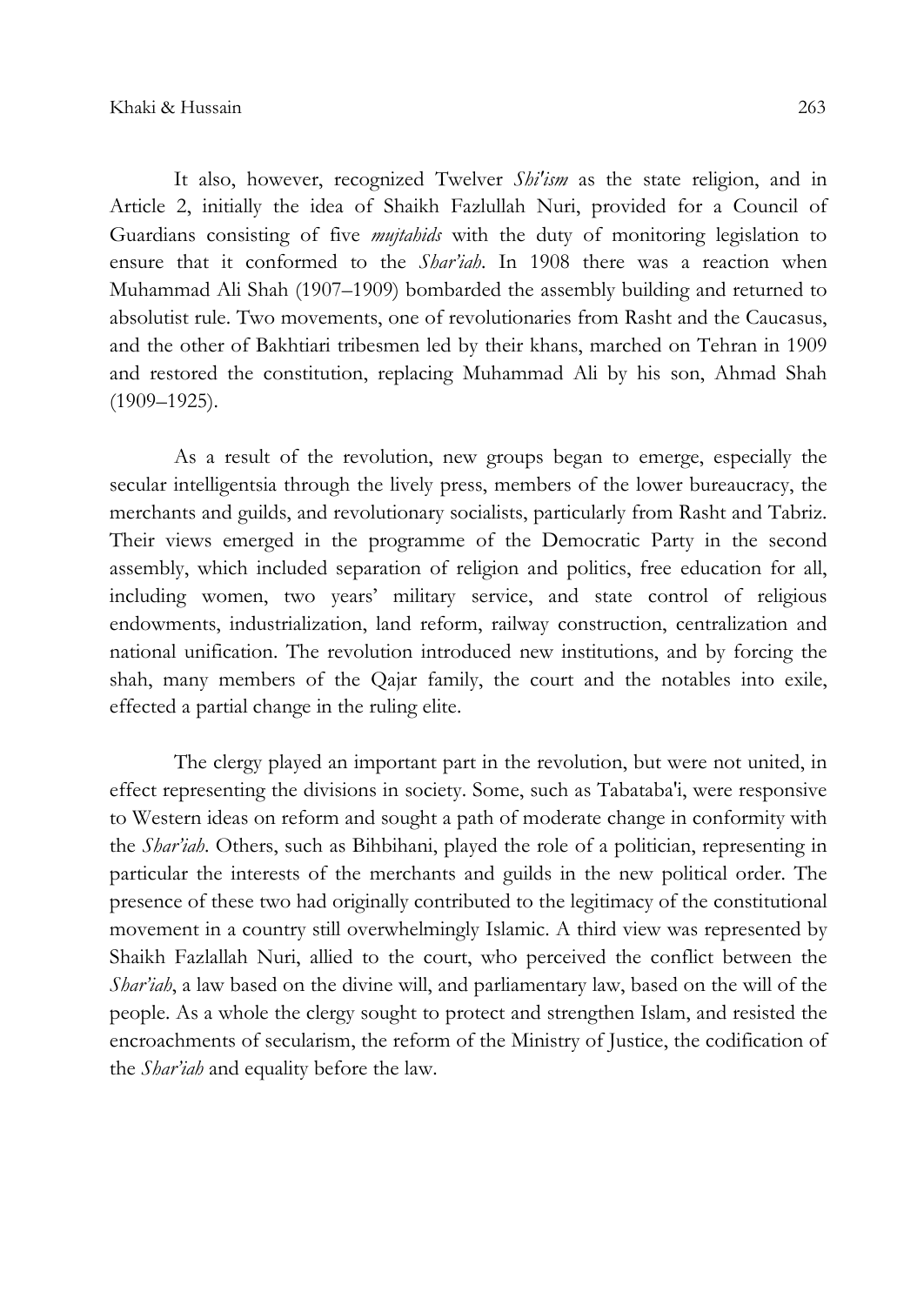Meanwhile, in 1907 the British and Russians, seeking to resolve their differences in the light of the growing rivalry in Europe and the possibility of impending war, concluded an agreement designed to settle their differences in Iran, Afghanistan and Tibet. The agreement provided for Iran to be divided into spheres of influence, whereby Russia was recognized as having priority of interest in the north and Britain in the south.

By 1911 the financial crisis had so weakened the central government that its authority had crumbled in many areas, affecting the commercial and strategic interests of Britain and Russia. An attempt to reform the finances by a newly appointed American expert, Morgan Shuster, antagonized the Russians, who issued an ultimatum demanding his dismissal.

When the assembly refused, it was suppressed, and Britain and Russia more or less occupied the country on the lines of the 1907 agreement.

The country remained under foreign occupation for the period of the First World War, during which time it suffered a sense of ignominy and much deprivation. In 1915 the Russian-Ottoman front devastated the villages in the west. Brigandage became prevalent, the country was ravaged by famine, and typhoid and influenza epidemics killed thousands.

The north was controlled by the Jangali movement of peasants and workers led by communists. In the south the Bakhtiari dominated, having made deals with the Anglo-Persian Oil Company, founded after the discovery of oil in Khuzestan in 1908. The south was held by the British-controlled South Persian Rifles. A weak central government was propped up by British subsidies, intent on defending it against centrifugal forces.

In 1917 the Russians withdrew following the Bolshevik Revolution. Curzon sought to consolidate subsequent British dominance by the Anglo-Persian Agreement of 1919. The most effective measure taken by the British was to reorganize the Cossack Brigade, which had virtually disintegrated by 1920, and replace its White Russian officers by Iranians.

The proposed extension of British influence brought a renewed Soviet involvement, and Britain had not the finances to support further imperialist ventures.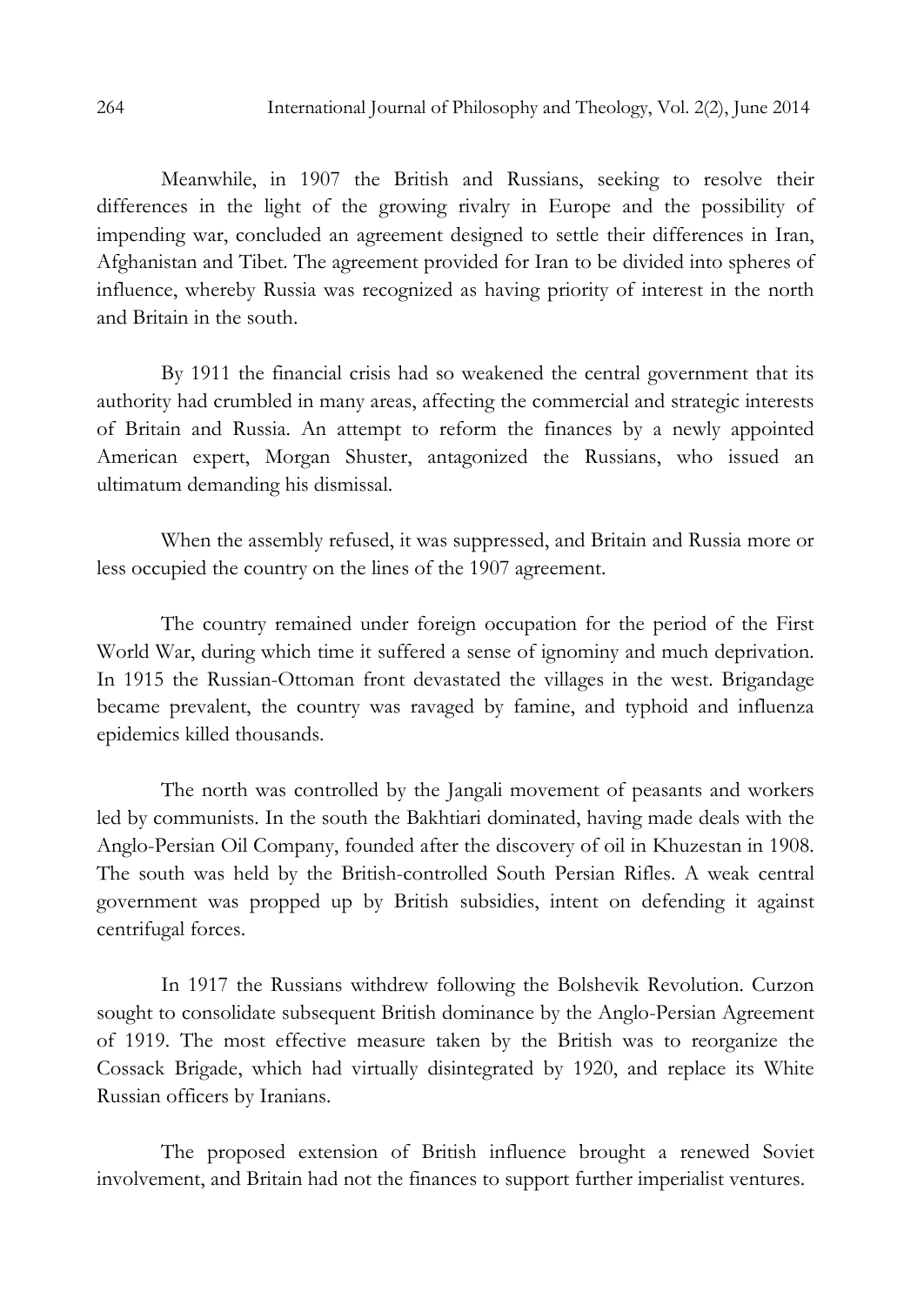Both powers began to withdraw, leaving as the single most effective, united and well-placed force 2200 men from the Cossack Brigade, based in Qazvin and under the command of a British-appointed colonel, Reza Khan. In 1921 a series of maneuvers between Iranian politicians, the British military and Reza Khan himself brought him to power in alliance with Sayyid Ziya Tabataba'i, a journalist.

The Qajars have been blamed for much that took place. They were particularly criticized during the Pahlavi period; in fact, it was politically in correct to defend them. However, since the Islamic Revolution, great numbers of documents, official and private, have come to light and many diaries have been published, and modern research has opened new perspectives that in time will no doubt lead to a revision of this very controversial period of Iran's and torturous history.

#### Pahlavi Era

In 1921, am Iranian Cossack officer named Reza khan came to power through coup d'état and was crowned the first Pahlavi ruler in 1925. Iran now moved faster towards secularization and modernization, leaving the *Shi'i* clerical establishment and much of Iran's traditional past behind. The reforms of Naser al-Din Shah became much more pronounce and institutionalized under Reza Shah and his son. The discovery of oil in the early twentieth century propelled Iran into building the country's infrastructure and educating the populace, while also the state changed the calendar system and forcing women to remove their traditional Hijab. [8]

Reza Shah Pahlavi wanted to change Iran in its ancient nationalist glory. It was Shah who formally asked the international community to call the country by its native name, Iran. Once Amanullah ex-Amir of Afghanistan had visited Tehran and Reza Shah in consultation with him had planned certain changes in society and religion. But the Afghans were infuriated at the haste with which Amanullah was introducing Western reforms into the country: a furious popular revolt broke out and Amanullah was dethroned in 1929. This was an eye-opener to Reza Shah who thought it wise to proceed with slowly and steady steps.

Still within a short span of time he was able to affect a social revolution hardly affected on the same scale by any other ruler, and that was largely due to his undoubted capacity, perseverance, iron revolution and his awe-inspiring personality.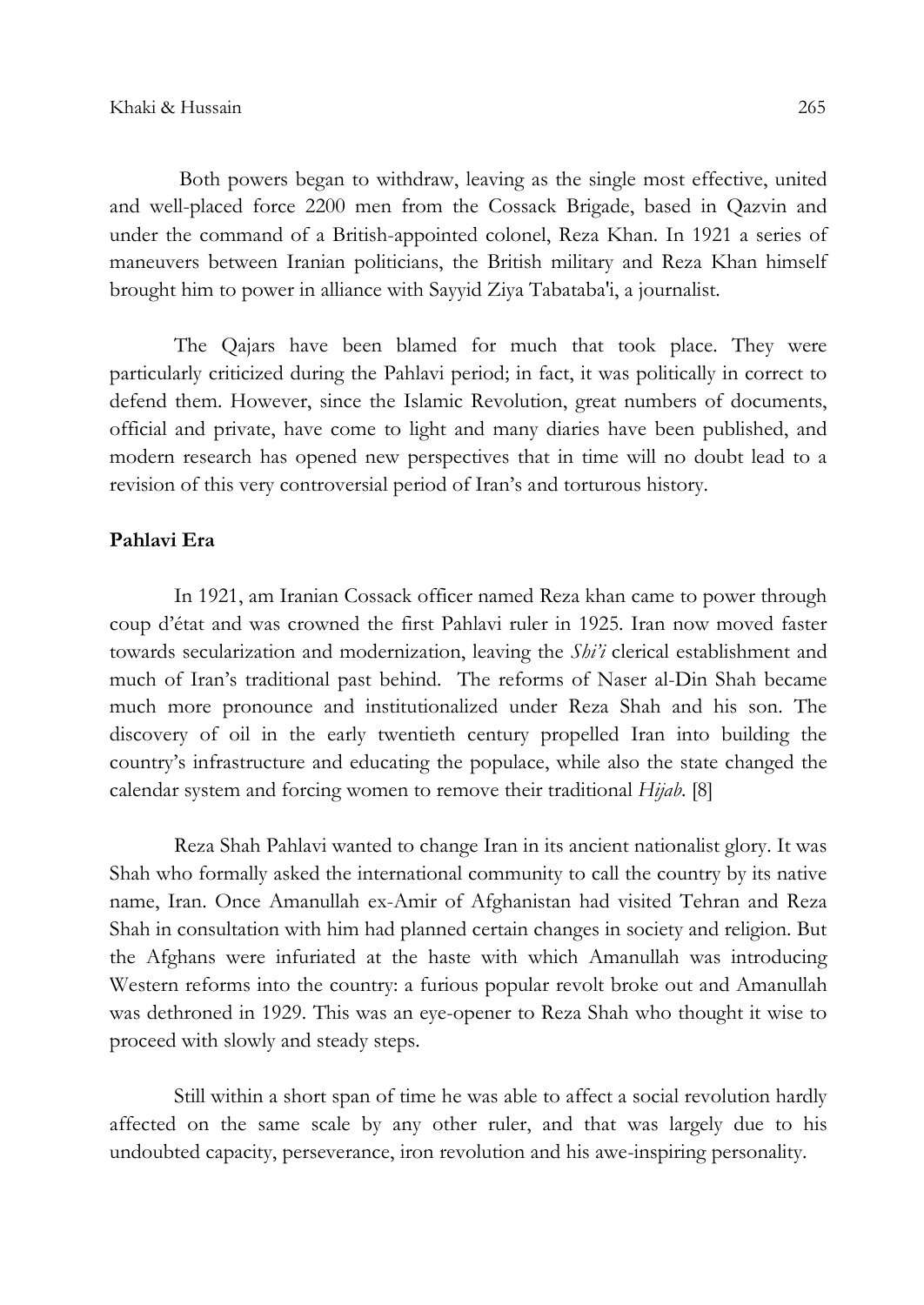Reza Shah established an authoritarian government that valued nationalism, militarism, secularism and anti-communism combined with strict censorship and state propaganda. [9] Reza Shah Pahlavi wanted to follow the foot steps of Kamal Ataturk of Turkey in the modernization, nationalization and secularization. However, his attempts of modernization have been criticized for being "too fast "and "superficial "and his reign a time of "oppression, corruption, taxation, lack of authenticity" with "security typical of police states. [10]

Reza Shah made a radical change in the laws of his country, and gave precedence to the "Qanoon I'urf" (civil law) over the "Qanoon i Shar'iah" (religious law). He had never himself benefitted from university but he wanted the diffusion of education in the country. In Tehran co-education among children shows the advancement in education. One of the social changes which Reza shah brought was the suppression of Mullas who were against all reforms in the name of religion. The famous poet Iraj Mirza observes:-

"Dar Iran ta buvad mulla o mufti, Baruz I badtar az in ham bayufti"

(So long as Iran is swayed by *Mullas* and *Muftis*, we are sure to fall on worse days than these)<sup>3</sup>. Reza Shah encouraged a policy of secularization, and showed his defiance of religious tradition in such matters as education and the emancipation of women. During the reign of Muhammad Reza Shah Pahlavi due to the growing nationalism in Iran, the Shah gave control over certain religious affairs to the clergy of the country. This resulted in a campaign of persecution against the Baha'is. An approved and coordinated anti-Baha'i campaign (to incite public passion against the Baha'is) started in 1955 and included the spreading of anti-Baha'i propaganda on national radio stations and in official newspapers. In the late 1970s the Shah's regime consistently lost legitimacy due to criticism that he was pro-Western. As the anti-Shah movement gained ground and support, revolutionary propaganda was spread that some of the Shah's advisors were Baha'is.

Baha'is' were portrayed as economic threats, supporters of Israel and the West, and societal hostility for the Baha'is increased. He clashed with Iran's clergy and devout Muslims. His laws and regulations required mosques to use chairs; all Iranian except qualifying *Shi'i* jurist consults to wear western clothes including a hat with a brim, encouraged women to discard Hijab, allowed mixing of sexes.

 $\overline{a}$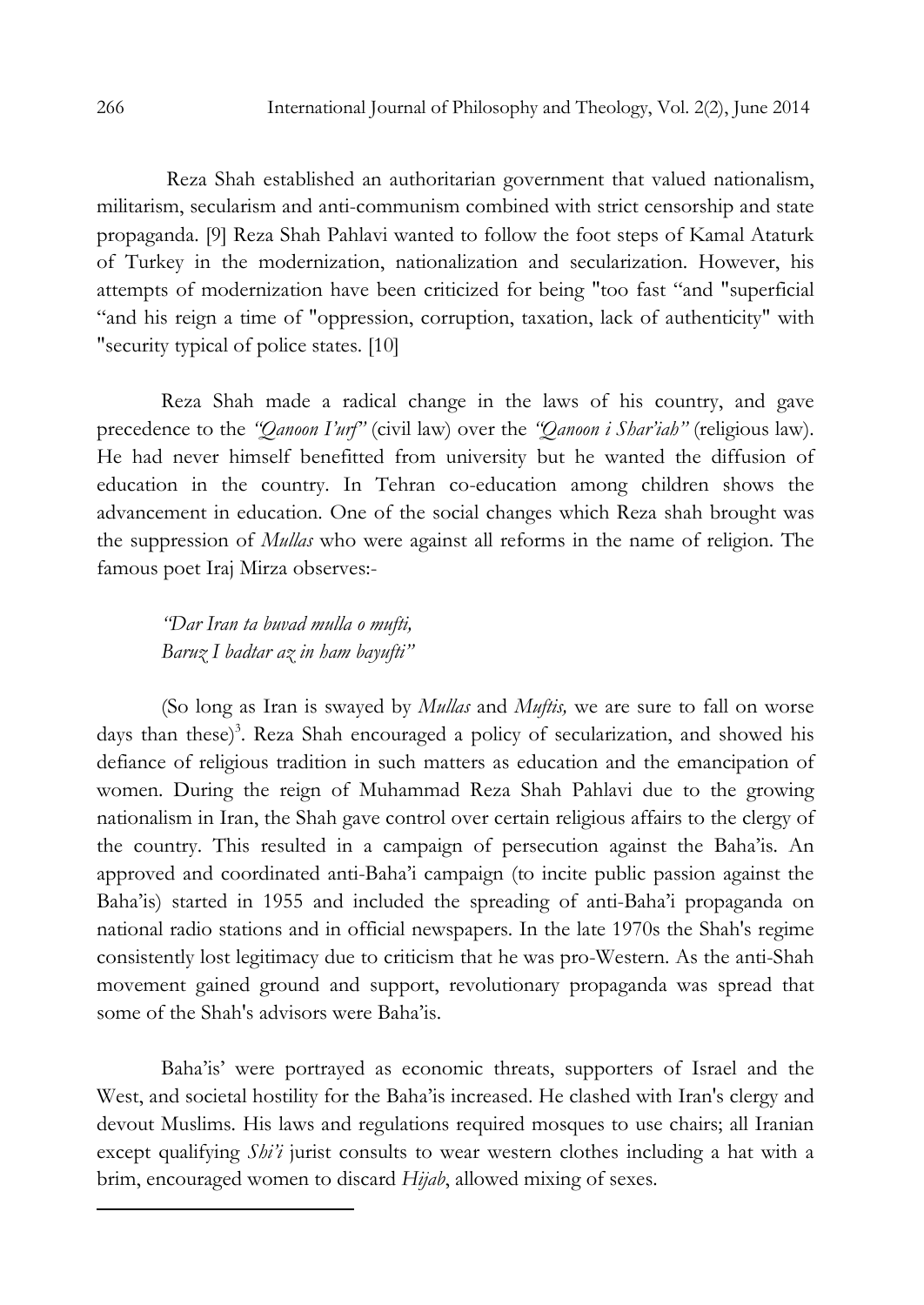In 1935 wide protests rose up against Shah at the Imam Reza Shrine at Mashhad, chanting slogans such as "The Shah is a new Yazid". Dozens were killed and hundreds were injured when troops finally quelled the unrest. [11] Iran was ruled as an autocracy under the Pahlavi regime which can be clearly seen in the excessive interference of America until the revolution.

The power and influence of the clergy was also undermined by the rapid growth of a state education system, one of Reza Shah's greatest achievements. State spending on education rose 20 times between 1919 and 1940. In 1919 there were about 300 schools with 23,000 pupils; by 1941 there were over 8000 schools catering for half a million pupils. Thirty-six colleges had been founded by 1941, most notably the amalgamation of a number of existing colleges to create Tehran University in 1934. In 1936 the university acquired a faculty of theology, in part a measure to secularize control of religious education. The numbers being educated in religious schools also increased in the years up to 1936, but those in the seminaries declined sharply.

The influence of religion was further attacked in the disregard of the ancient right of sanctuary in shrines, and the outlawing and restriction of some aspects of religious ceremonies, particularly the 'Ashura processions. In 1934 an endowment law extended state control over religious endowments, in which the 'ulama had hitherto played an important part. Restrictions were placed on pilgrimages; human dissection in medical training became permissible. A series of laws enforced the wearing of Western dress, beginning with the 1928 hat law, which required the abandonment of traditional headgear and also placed on the 'ulama the burden of proving that they were genuine clerics. Further laws on headgear in 1935 and unveiling in 1936 followed. Reza Shah's intention was to use dress to instill in Iranians solidarity in a modern and uniform sense of identity, to accompany loyalty to the new-style state. Ethnic and religious differences were to be eradicated.

This somewhat dictatorial and simple-minded approach to identity-building, unaccompanied as it was by allowing time for attitudes to change through education and economic and social development, resulted in riots in Mashhad in 1935; these were harshly suppressed, leaving several hundred dead and many more wounded. Many Iranian women, angered at what appeared to them as an attack on their decency, reverted to their traditional garb in 1941.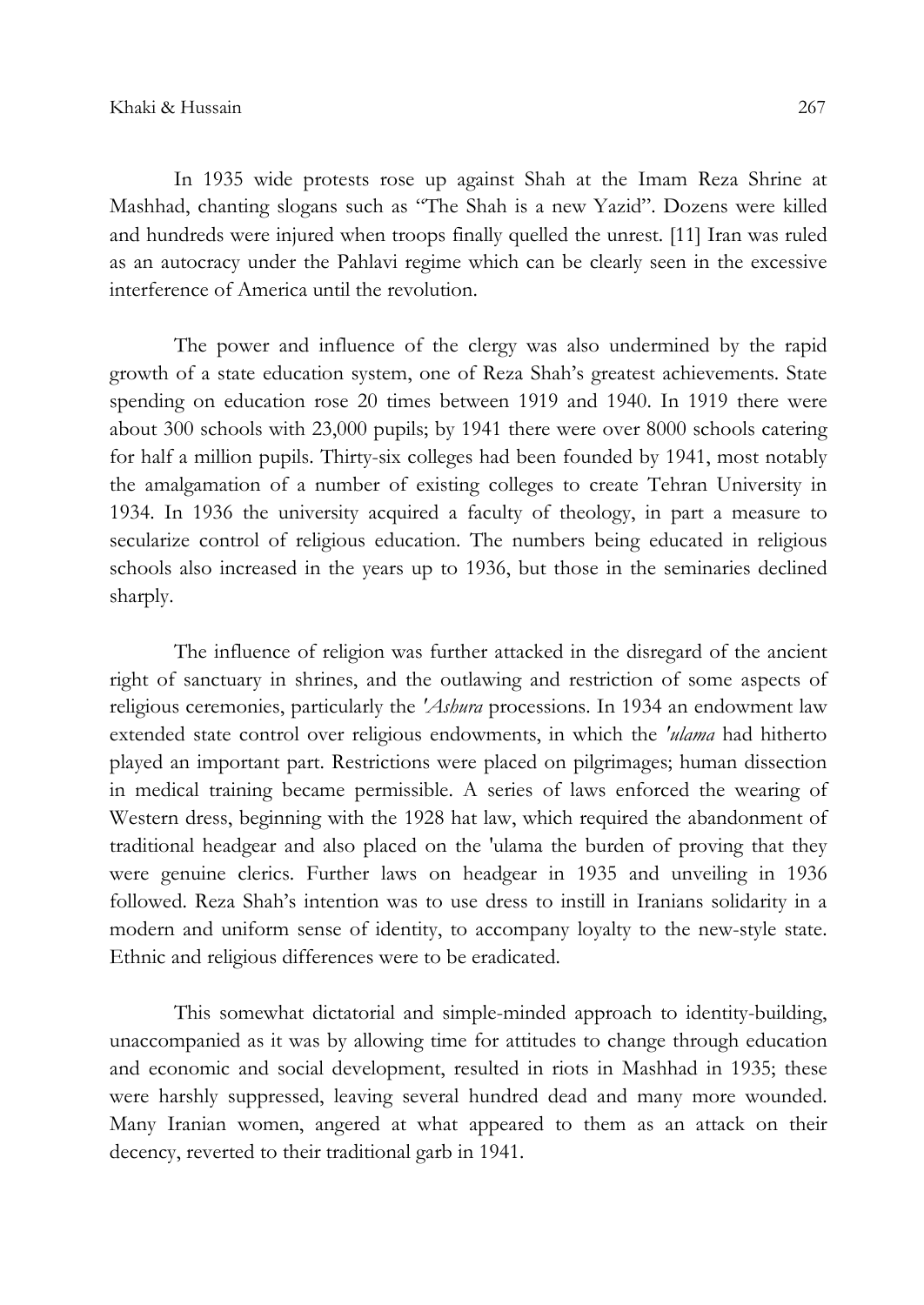But with men, for whom the cultural and religious barriers were less significant, the new dress struck a chord of modernity, and perhaps of convenience, which they perceived as in keeping with the times, and the wearing of Western dress became customary in most parts of Iran.

Mohammad Reza Shah replaced his father on the throne on September 16, 1941, he wanted to continue the reform policies of his father, but a contest for control of the government soon erupted between the shah and an older professional politician, the nationalistic Mohammad Mossadeq. The shah's regime suppressed and marginalized its opponents with the help of Iran's security and intelligence organization, the SAVAK. Relying on oil revenues, which sharply increased in late 1973, the Shah pursued his goal of developing Iran as a mighty regional power dedicated to social reform and economic development. Yet he continually sidestepped democratic arrangements, remaining unresponsive to public opinion and refused to allow meaningful political liberties. The reforms, such as the emancipation of women, the right to divorce, land reforms, and the secularization of the courts, angered many clerics, including Ayatollah Khomeini, who in 1963 rebuked Mohammad Reza Shah and his increasing dependence on the West and westernization of Iran. [12]

In addition to the notables, who filled the majority of cabinet posts and were determined to ensure that he was as powerless as possible, the shah faced opposition from new ideological parties. The most significant was the Tudeh, the communist party, founded in 1941, with a sizeable following among the intelligentsia and professional groups and a membership of 50,000. Most parties and factions had a distinct nationalist character, an example being the Iran Party, composed of both religious and secular-minded liberal intellectuals. The bazaar, or old middle class, under the leadership of Ayatollah Kashani, remained determined to resist state control; their opposition was expressed particularly in the form of the radical Islamist movement, the Fada'iyan-i Islam.

In the last years of his rule Mohammad Reza Shah was attempting to be less dependent on the United States and the West and more independent, exerting his own power in the region. He was indeed a nationalist, but he had kept in power through the efforts of the United States and Iran own secret police and military. Thus the leftists, liberals, and Islamists came together in 1978 to bring down the Pahlavi dynasty. The Shah's attempts at appeasing the populace by appointing a more liberal government were too little, too late. He left the country, and in February 1979, Ayatollah Khomeini returned.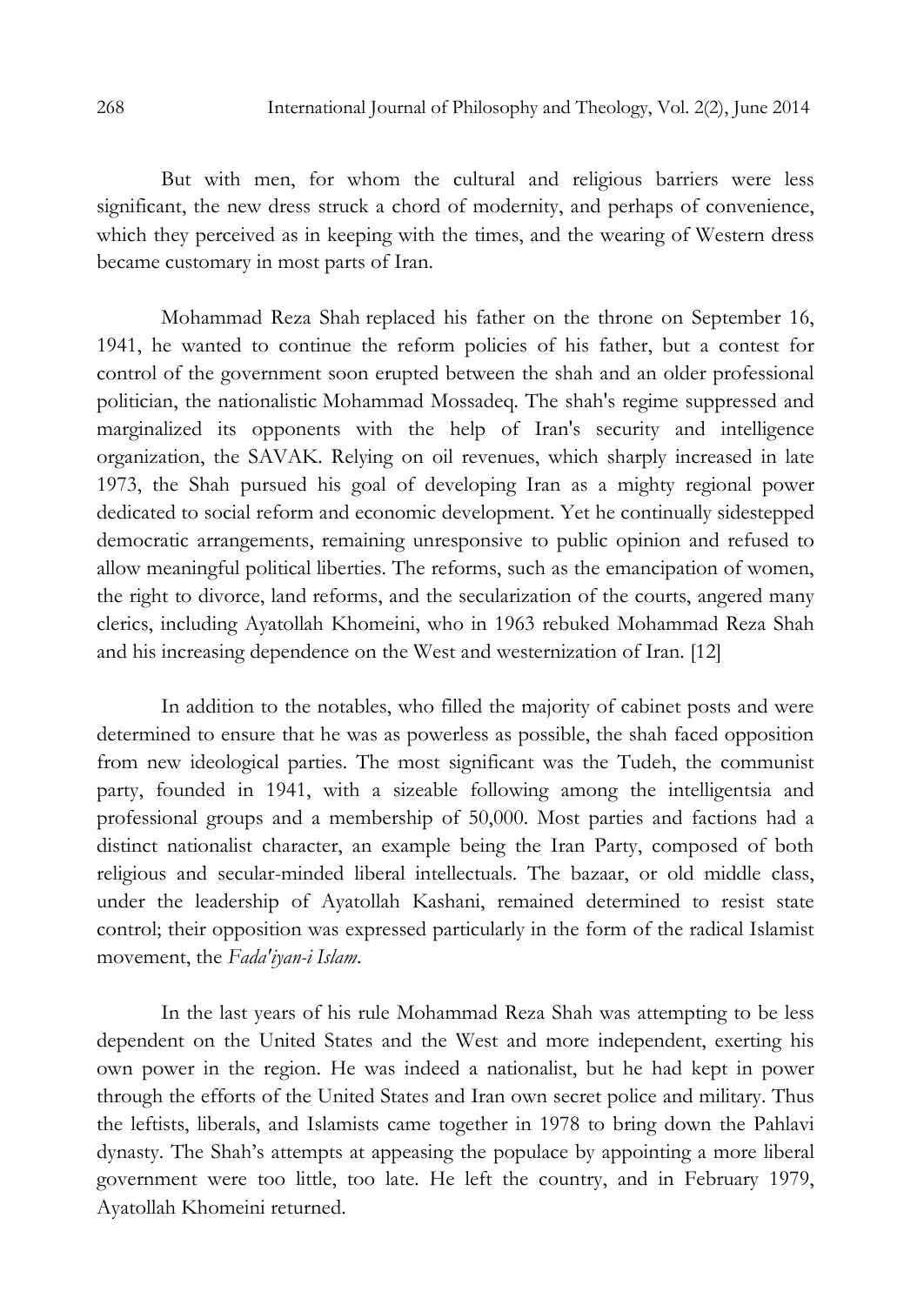In a matter of months, the Islamic Republic of Iran was established. [13] This uprising is considered the last great revolution of the twentieth century, and it changed the political makeup of the Middle East. In many ways, it was the beginning of Islamic movements, resistance, and conflict against the West in the Muslim world. 'Ulama started revolutionizing Iran in Islamic pattern. Dr. Ali Shari'ati preached the Islamic socialism which inspired many people against the capitalistic tendencies of Pahlavi regime. Besides Dr.Ali Shari'ati, the mainstream 'ulama like Ayatollah Burjardi, Ayatollah Khomeini, Murtaza Muthari inspired many people to stand up to establish the Orthodox Islam in Iran. Finally Pahlavi regime was overthrown by the Islamist forces.

#### Iranian Revolution and Ayatollah Khomeini

The 1979 Islamic Revolution ushered in a new way of constructing the Iranian nation-state. The state as no longer defined in terms of its connections to its ancient empires and monarchical past; rather the new regime sought to define Iran as a national community united under  $Shi'i$  Islamic principles. In this new national construction, Ayatollah Khomeini and the leading clerics' understanding of *Shi'ism* were incorporated within a new government structure to form the Islamic Republic of Iran and establish Islam as the state's official religion. While the vast majority (89%) of Iran's population is  $Shi'i$ , the institutionalization of Islam has significantly affected Iran's religious minority communities. The Iranian constitution recognizes Christianity, Judaism, and Zoroastrianism as the only protected minority religions, but the experiences of the Baha'i and Jewish communities have been especially unique considering their relationships to the Islamic state. Although there is significant scholarship about the impact of the Islamic Revolution on Iranian women, far less prominent work focuses on the Revolution's effects on Iranian religious minority groups. Meanwhile, the persecution these groups face only intensifies.

The discrimination faced by these specific groups is best understood in terms of the challenges that they pose to the authenticity of the Islamic state and its vision of the Islamic Iranian nation-state. [14]

The ideology of revolutionary government was populist, nationalist and most of all Shi'i Islamic. Though strict Islamic laws were established in Iran after the success of the Islamic revolution in 1979.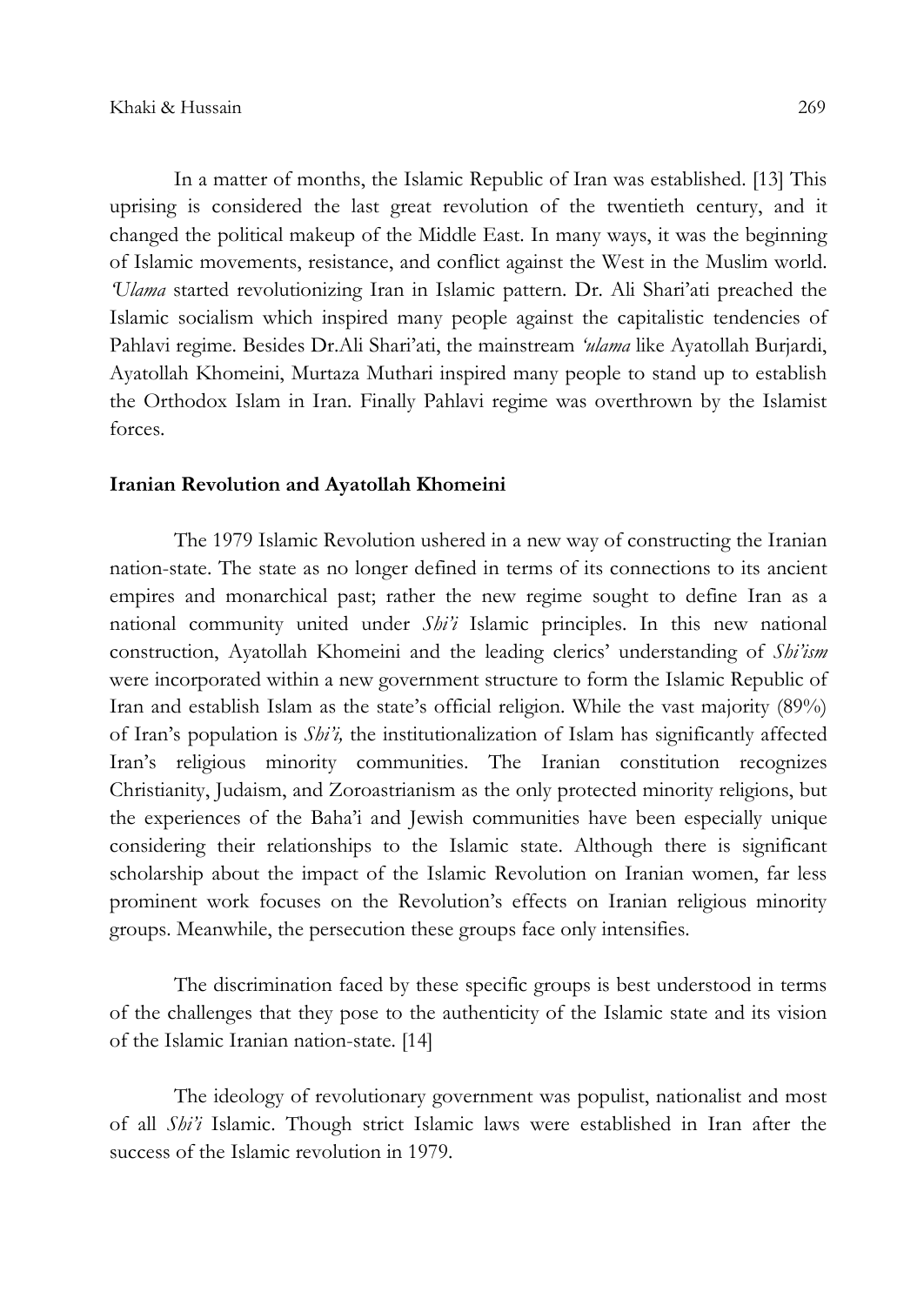Iran's rapidly modernizing, capitalist economy was replaced by populist and Islamic economic and cultural policies. Much industry was nationalized laws and schools Islamized, and Western influences banned. But the modernizations in the technological and agricultural field are being carried forward. The nationalization of oil was established and the American and Israel interference was stopped. The Islamic revolution also created great impact around the world. In the non-Muslim world it has changed the image of Islam, generating much interest in the politics and spirituality of Islam. [15]

In 1978 Khomeini had two objectives. The first was to overthrow the shah's regime, which he designated as *taghut*, illegitimate, and thereby to eject foreign influence from Iran; the second was to create an Islamic state. In order to maintain particularly the first objective, his main priority was to sustain the unity of his support.

In pursuit of his goal of maintaining unity until the regime had been toppled and the structures of a new order were in place, Khomeini's principal tactic was not to be too specific. As Bakhtiar observed, in order to implement his policies Khomeini did not divulge his goals initially, so very few people understood the realities of his intentions. In this way many people aggrieved at the Pahlavi regime's economic and foreign policies, and its repression, found themselves drawn into the creation of an Islamic state when their own preferences were for a secular, liberal or socialist one. By the same token Khomeini spoke of an Islamic state, not an Islamic republic, until the autumn of 1978, thus avoiding a term which was associated with secularism in the minds of some of religious society, and opening his following to charges of sedition before they were ready to meet them. Whilst allowing that the clerics should be activist and play an influential role, Khomeini did not dwell upon the concept of the government of the jurist and cleric dominance, as it would have antagonized not only the liberals and the left but also conservative groups such as the Hujjatiyya, which deplored any suggestion often croachment on the rights of the absent Imam. [16]

Khomeini came to power and began to implement the Islamic revolutionary ideology developed over the past decade or more. He proposed a revival of the *Shi'i* legal doctrine of Velayat al-Faqih (the guardianship of the Jurist). This doctrine placed aspects of temporal control of the  $Shi'i$  community in the hands of the 'jurist' (*faqih*, a scholar). In the past, the doctrine of *Velayat al-Faqih* had been employed to provide guardianship for orphans and other dispossessed persons. It had also been used in Shi'i legal texts to refer to the delegation of some of the powers of the Imam (who according to Twelver *Shi'i* belief) was now hiding to the jurist.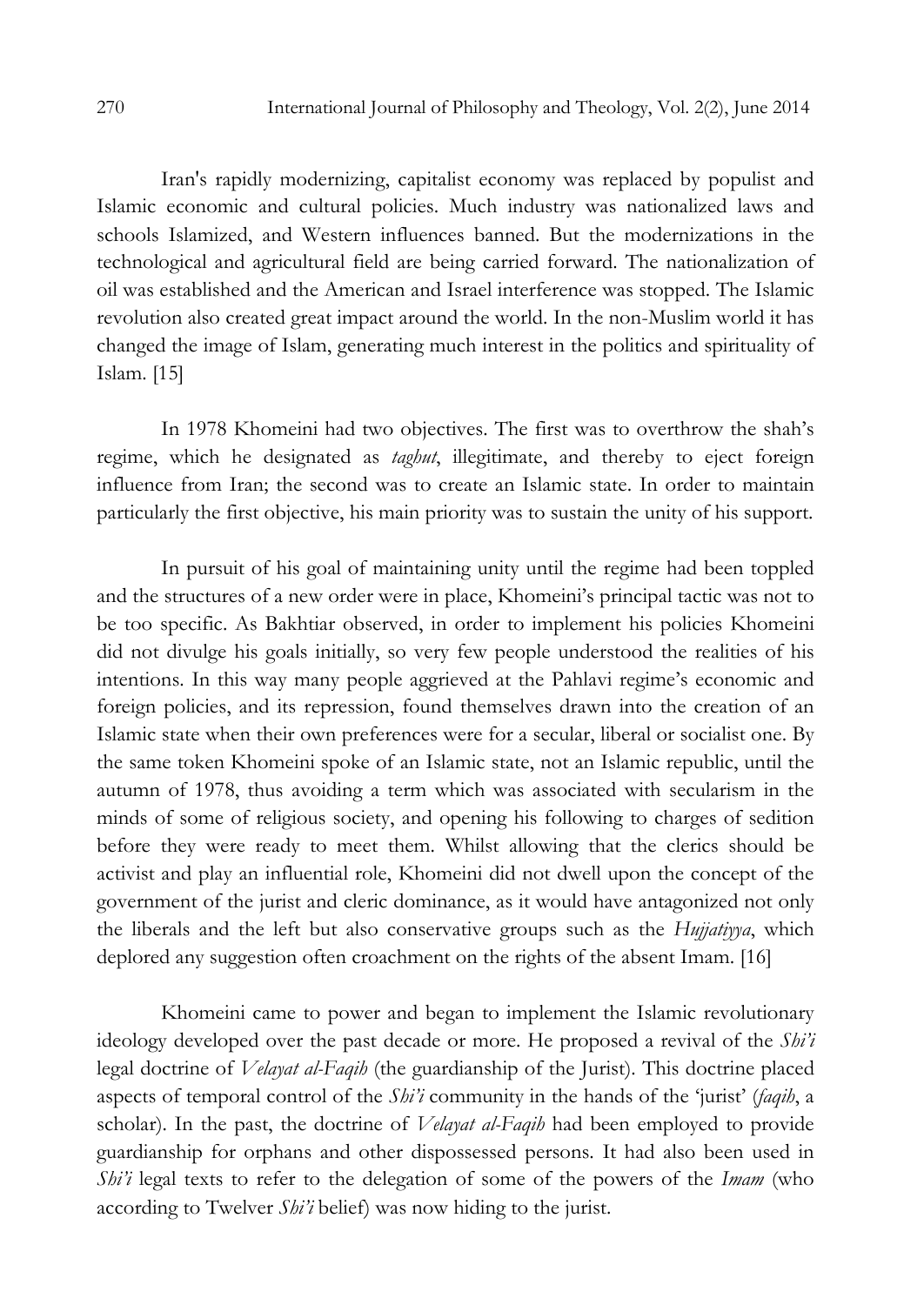Khomeini expanded the role of the jurist to include not merely matters of religious import, but also political issues. The jurist was, under Khomeini's theory, to be the supreme interpreter and enforcer of the *Shar'iah*, and hence the one who controls the workings of society until the return of the *Imam*. Khomeini argued that if a scholar jurist was able to establish himself in power it was obligatory on all other jurists to support and follow him, even if he was not actually the most senior and learned of the scholarly class ('ulama). This development was paradoxically, both innovative and traditional. It was innovative in that it expanded the remit of the scholar-jurist to include political matters. It was traditional in that it employed an established (though perhaps neglected) element of  $\mathcal{S}h\mathcal{V}$  jurisprudence. In the internal battles between elements of the revolutionary movement which emerged after the overthrow of the Shah. Khomeini managed to control the drafting and implementation of the new constitution of the Islamic Republic of Iran, such that the doctrine of *Velayat-e-Faqih* was enshrined as the ruling principle of governance. [17]

The constitution of the Islamic Republic which was accepted by popular vote in 1979 is a strange document which includes not only Khomeini's doctrine of the supreme authority of the jurist, but also elements of election (in the form of the *Majlis* or parliament). The document, to an extent, reflects the competing elements of the revolutionary movement. Mahdi Bazargan (a long-time Islamic activist who had been implemented by the Shah's regime) and Ayatollah Taliqani (a cleric with reformist leanings) both argued that a solidly democratic constitution was the most effective way of preserving the Islamic nature of both the Revolution and Iranian society generally. On the other hand, the *Mujtahadin i-Khalq* styled themselves as 'Islamic Marxists', with the call 'Marxism is our ideology. Islam is our creed'. Using the rhetoric of Revolution and a classless society they had established a network of cells across Iran during the 1960s, and played an important role in the revolutionary movement.

Whilst not directly linked to the *Mujahidin*, the sociologist 'Ali Shari'ati (who died in 1977, a year and a half before the revolution) was also an important figure. He did not found a political party, but did provide a large section of the middle classes with a relatively sophisticated Islamic ideology through which could channel their criticism of the Shah. Indeed, Shari'ati, it could be said, was crucial to the success of the Revolution, since it was only when the middle classes began to oppose the Shah that the Pahlavi regime began to crumble.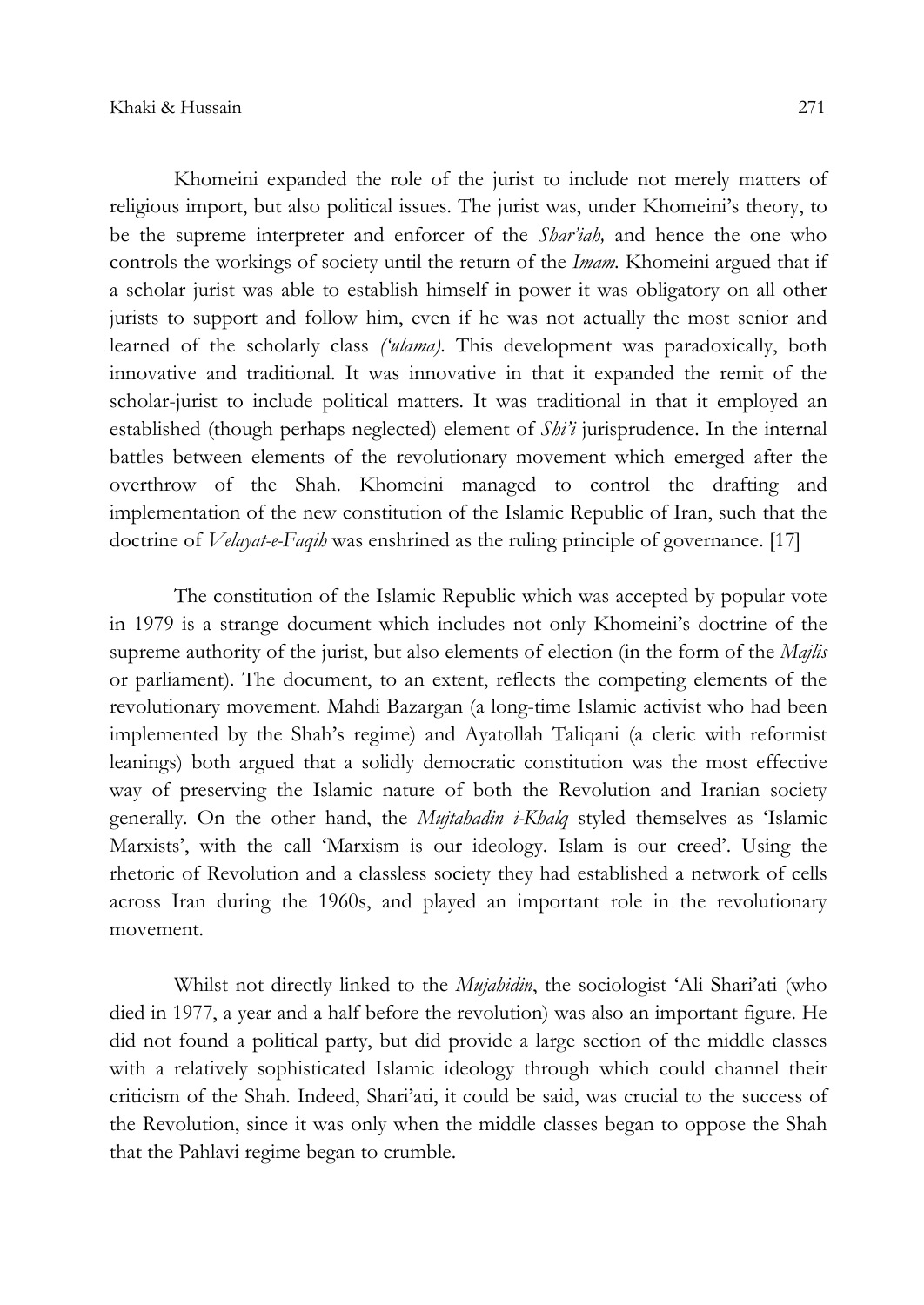Without Shar'iati's teaching, preaching and publishing, they may not have agreed to such a prominent role for Islam in the new post-shah political order.

In the end, however, it was Khomeini's version of revolutionary Islam which was implemented politically, and it was Khomeini who succeeded in establishing himself as the 'just jurist' who oversaw the whole political process. The reasons for Khomeini's success over the other Islamist groups lie in his personal charisma, his refusal to compromise with the Shah, and his skillful manipulation of the media from exile. His face best known of the clerics, and his fiery speeches were heard in Iran through tape cassettes smuggled into Iran and distributed around the country. He established a loyal band of supporters in Iran who prepared the way for his acceptance as leader on his return. In short, Khomeini was better organized than any other Islamist revolutionary figure and, hence, his well-prepared and comprehensive ideology of *velayat e-faqeh* was the natural ideological mainstay of the revolution. Throughout the long history of Iran, Iran has always maintained its political identity and developed as a distinct political and cultural entity.

## Conclusion

While concluding it can be said that 'Abbas Mirza, introduced a modernization programme of which the principal feature was reform of the army to combat the Russian threat. The reforms made some progress, but were much hindered by lack of money. However, by this time the British presence in India was making itself felt in Iran and Afghanistan, and the principal British preoccupation was defense of the country's Indian territories against Russian encroachment, in which regard Iran featured as a useful buffer state. The Qajars in turn came to recognize that more was to be gained in terms of defense by playing off the British against the Russians than by pursuing expensive and demanding military reforms that were unlikely to win them victory. This remained in essence their policy throughout the nineteenth century, and the opportunity for military-driven reform was thus lost.

The Iranian state was minimal, or decentralized. Such states were common in pre-modern societies, but the Iranian state had diminished in influence in relation to its powerful elites in the disorders of the eighteenth century, when many areas were essentially left to regulate themselves. The tribes, in particular, amounting to about one-third of the population, presented a challenge to the government. They inhabited the less accessible mountain areas, differed ethnically and linguistically from the Persian centre, and were largely answerable to their powerful khans.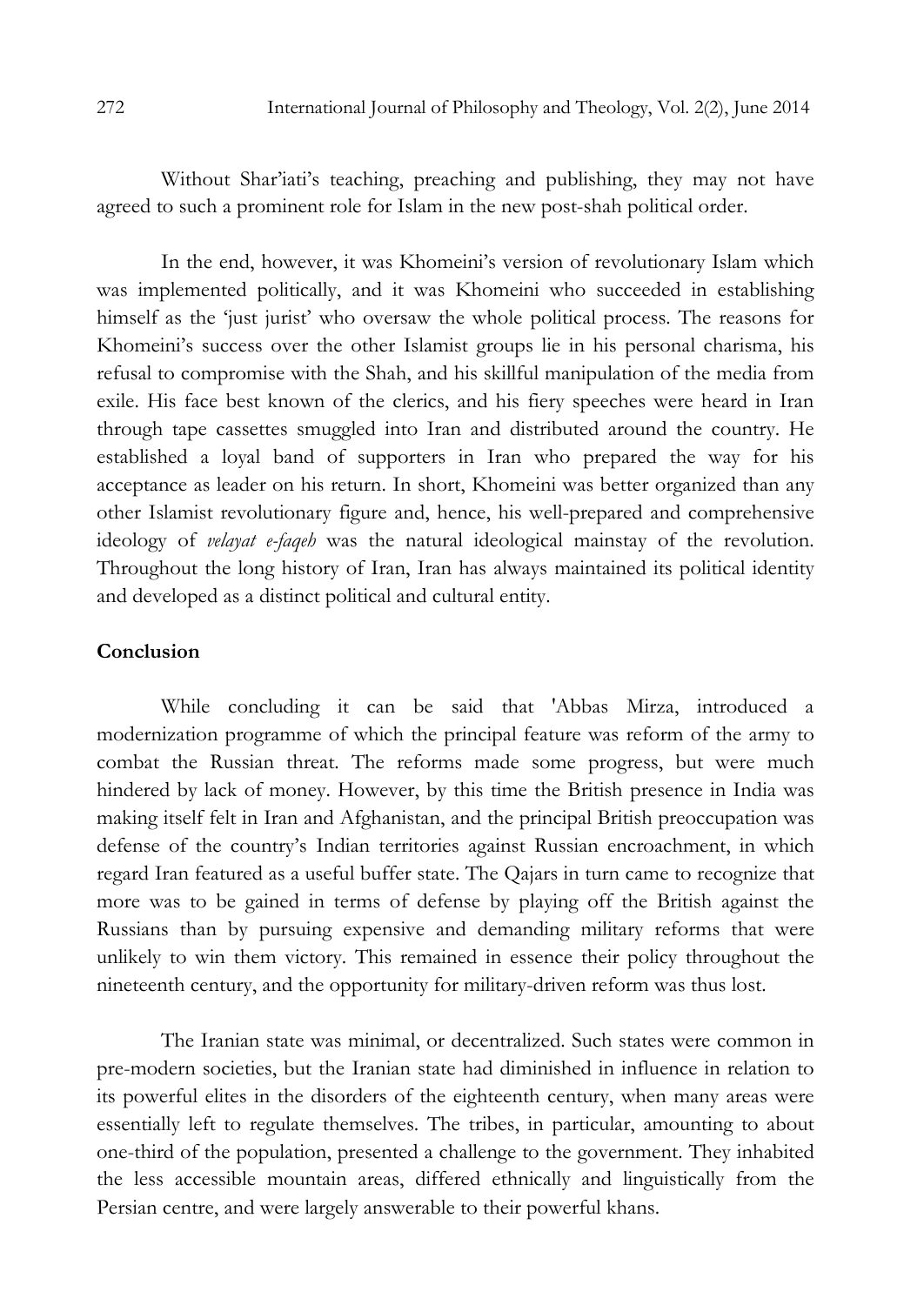Large sections of the countryside were under the control of great landholders, whose influence over agricultural development tended to grow with the advance of the world economy in the course of the century. In the towns, affairs were regulated by the 'ulama (clergy), merchants and guilds. The leading clergy, being regarded as part of the elite, acted as intermediaries between other groups and the government. Merchants and guilds also had their own organizations and leading representatives who negotiated their affairs with the local governor.

The position of the clergy in the Qajar period was strong, and was further reinforced by the Shi'i doctrine of legitimacy on the subject of the state. In practice they varied in their approach to the established power. Some were open allies of the shah, and benefited from royal and court patronage. Others sought accommodation with the state while maintaining an independent stance. Still more withdrew into scholarship, religious duties and quietism, and avoided contact with the ruler.

The general view, however, was in practice to treat the shah as legitimate; that is to say the clergy recognized the benefit to Shi'ism of living in an orderly state, and one with a Shi'i rather than a Sunni or infidel ruler. The 'ulama therefore cooperated with the Qajars, and received in return royal protection for their religion and patronage of religious institutions. Religion and state united to suppress sedition and heresy, particularly in the form of the Babi revolt of the 1840s. But the clergy were not dependent on the state, in contrast with their position in Sunni countries, where the leading 'ulama owe much to state support.

Reza Shah tried to modernize Iran by following the foot steps of Kamal Ata Turk of Turkey. The modernization of Iranian life was indeed one of Reza Shah's dominating ambitions. He wanted his people to think of themselves as in no way inferior to the people of the West, and he wanted foreigners to be aware of respect the good qualities of Iranians.

Reza Shah's most spectacular modernizing reform was the abolition of the Islamic veil in 1936, the first step on the long road to the complete emancipation of women. Thereafter women were encouraged to acquire education, to enter the profession, business and industry.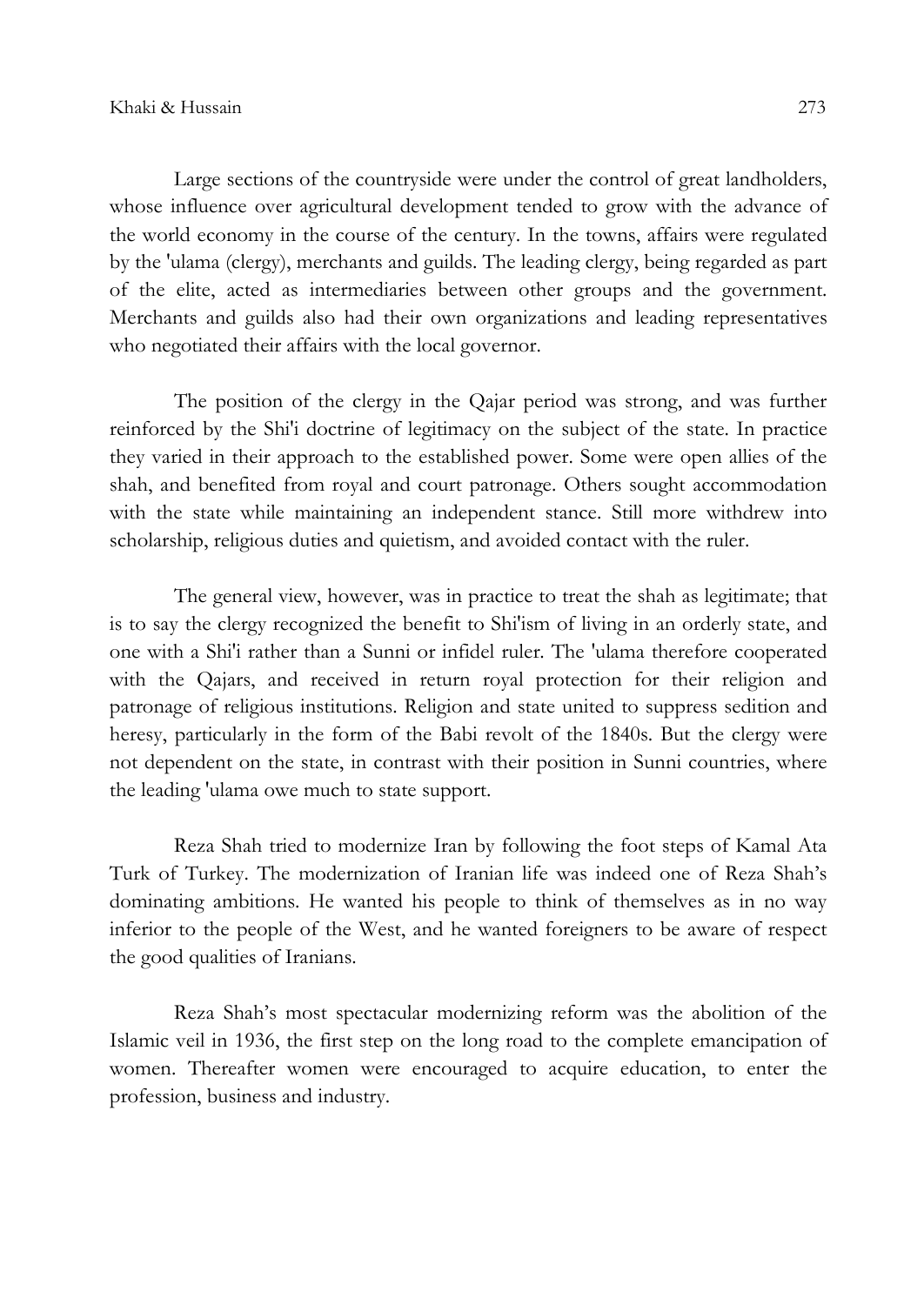Reza Shah's foreign policy aimed at securing Iran's independence and in particular eliminating the influence of the great powers whose rivalries had for so long plagued the country. He hoped to achieve this by encouraging and participating in international organizations like the League of Nations, by adhering to treaties like Kellong Pact for the outlawing of war, and at the same time by co-operating with Iran's immediate neighbors.

In general the outlook of Iran became increasingly international. The Shah himself embarked on the series of journeys abroad that marked all the subsequent years of his reign, and showed himself willing and able to meet and talk with foreign journalists as well as officials and politicians. At the beginning of 1963 the Shah launched what has come to be known as the White Revolution, or the Revolution of the Shah and the people. They included reform of the landownership system, sharing in industry, measures against profiteering and corruption, a national insurance scheme, the extension of literacy, health and development to the rural areas, electoral reform (which meant in particular votes for women), local courts in rural areas for the settlement of minor disputes, educational reforms and the provision of free education. The successful inauguration of the White Revolution brought with it changes in the political system. These measures to give the general population a greater share in the evolution of government policy did not disguise the fact that the driving force behind all these reforms continued to be the Shah himself. Though Iran had seen many vicissitudes of fortune since that time, yet the celebration was a legitimate recognition of the fact that Iran had never been conquered spiritually, and had always in the end absorbed her conquerors while retaining her own integrity.

Khomeini's objective was a state governed by the *Shar'iah* and permeated by Islam in such a way that in functioned like an ideology, a concept already present in The Revealing of Secrets, though not fully worked out in the fashion of Sayyid Qutb. In such a state, divinely guided by the *Shar'iah*, the individual Muslim could lead a moral life in a good community.

In his thought over the period from the writing of The Revealing of Secrets to 1978, the most notable development is the gradual increase in the role of the 'ulama in the state from one where it should be supervisory to one of actual government. The possibility of government by the 'ulama is, however, already present in The Revealing of Secrets.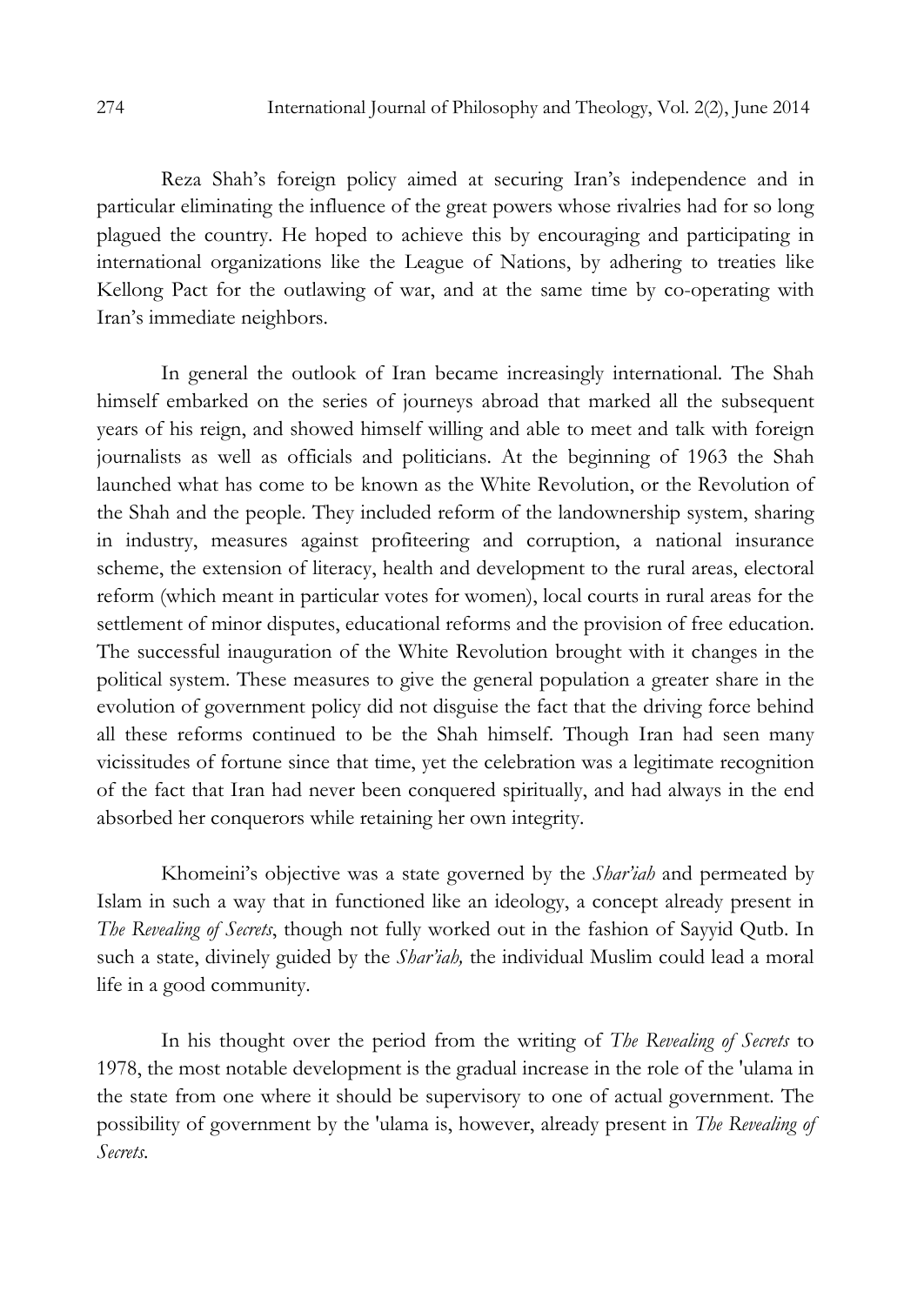Despite the cogency of the arguments for clerical rule in Islamic Government, Khomeini referred only occasionally to it in his other writings and speeches, with the result that it was little understood by the laity in the period just before the revolution.

Khomeini retained flexibility in his vision of the Islamic state partly to maintain the unity of his popular support and partly to protect his movement from regime suppression. He saw the state in different ways, as being embodied in a person, as being a strong state to protect Islam, as a juristic administration ensuring and protecting all the prerequisites of a good and moral community, and possibly as having a consultative element. He did not oppose the idea of an elected assembly, but he had doubts about a constitutional assembly and elected representatives. These doubts were partly theoretical – how could they be reconciled with the sovereignty of God? – and partly practical, arising from the concern that elections could be manipulated in the interests of particular individuals or groups, especially those inimical to the interests of Islam.

On economic policies he was equally vague. When it came to class, Khomeini avoided demonstrating a preference for one class and attacking another, and confined his invective to the Pahlavi elite. In this manner he was able to draw a larger number of social and political groups into his movement.